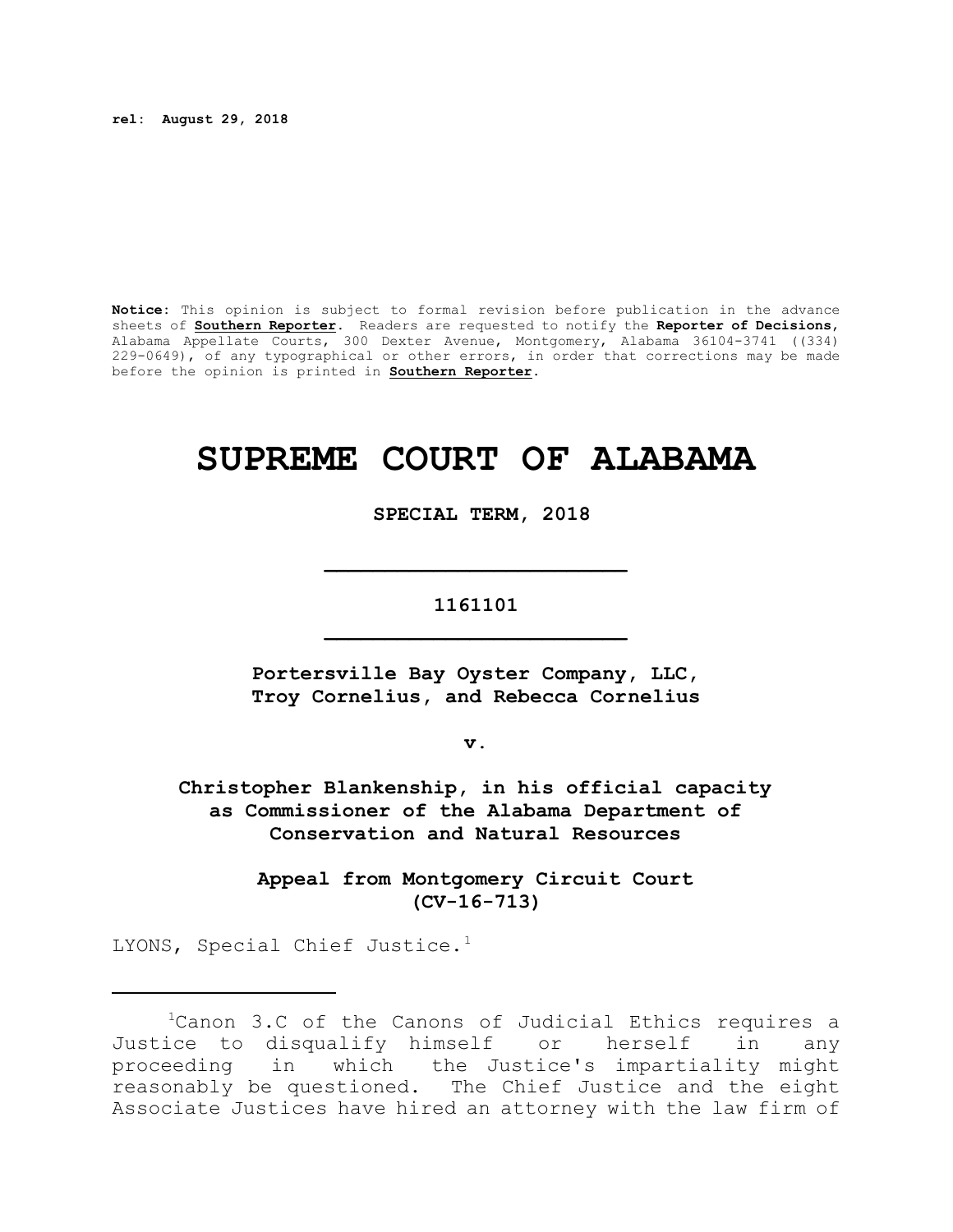Portersville Bay Oyster Company, LLC ("the Oyster Company"), and its members, Troy Cornelius and his wife, Rebecca Cornelius, are the plaintiffs in a civil action against 4H Construction Corporation, Greystone Industries, LLC, and Christopher Blankenship, in his official capacity as Commissioner of the Alabama Department of Conservation and Natural Resources, that is pending in the Montgomery Circuit Court ("the trial court"). The Oyster Company and the Corneliuses (hereinafter collectively referred to as "the oyster farmers") appeal from the trial court's order dismissing Commissioner Blankenship as a defendant in this action. The trial court certified the dismissal as a final judgment pursuant to Rule 54(b), Ala. R. Civ. P. We reverse and remand.

# I. Factual Background and Procedural History

Ball, Ball, Matthews & Novak to represent them in matters ancillary to a civil action in a case pending in the United States District Court for the Middle District of Alabama. That firm represents parties to this case. On January 11, 2018, the Chief Justice and Associate Justices recused themselves from consideration of this case. Pursuant to § 149, Ala. Const. 1901, the following former Associate Justices and Appellate Judges were appointed to serve as the special Supreme Court in this case: Champ Lyons, Jr., Pamela Willis Baschab, Jean Williams Brown, Terry L. Butts, Gorman Houston, Thomas A. Woodall, and Sharon G. Yates.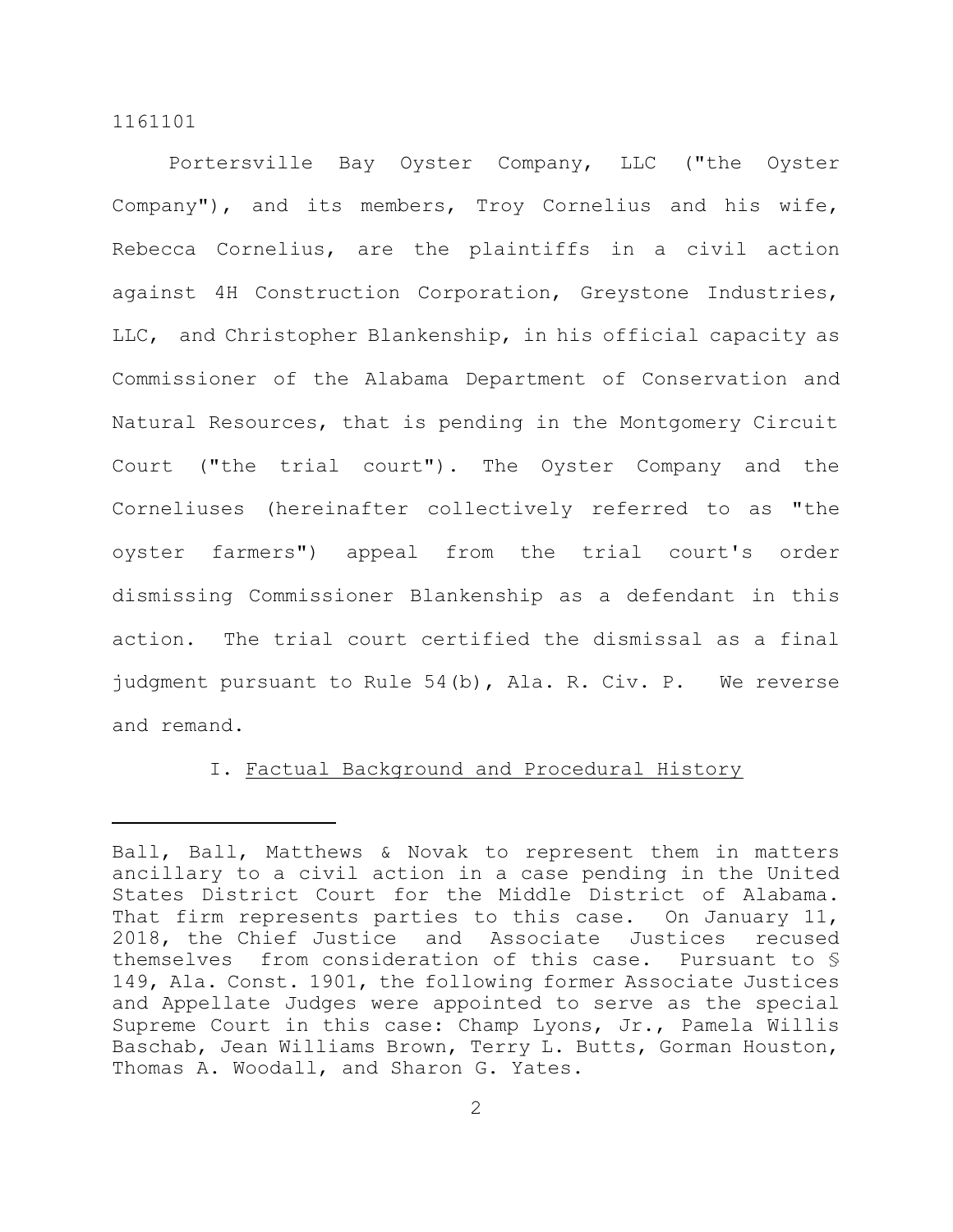The Oyster Company is an Alabama limited liability company authorized to grow, harvest, process, and sell oysters in Mobile County. The Corneliuses are its only members.

Oysters can be farmed either from the bottom of the body of water or in elevated cages. A landowner on waterfront property has a statutory right to plant and to harvest oysters from the bottom in an area 600 yards from the shoreline in front of the property. § 9-12-22, Ala. Code 1975. Tensaw Land & Timber Company, Inc. ("Tensaw"), owns land fronting on Portersville Bay. Tensaw leased its statutory right to grow and to harvest oysters on the bottom in Portersville Bay to the Oyster Company. Tensaw executed two oyster-bottom leases on contiguous tracts to the Oyster Company, conveying oystering rights on the submerged land. The Alabama Department of Conservation and Natural Resources ("the Department") grants shellfish aquaculture easements on state-owned submerged lands for the purpose of cultivating and harvesting shellfish, including oysters. On November 20, 2014, the Department conveyed to the Corneliuses a shellfish aquaculture easement allowing them to raise oysters in cages above the area encompassed by one of the Tensaw leases.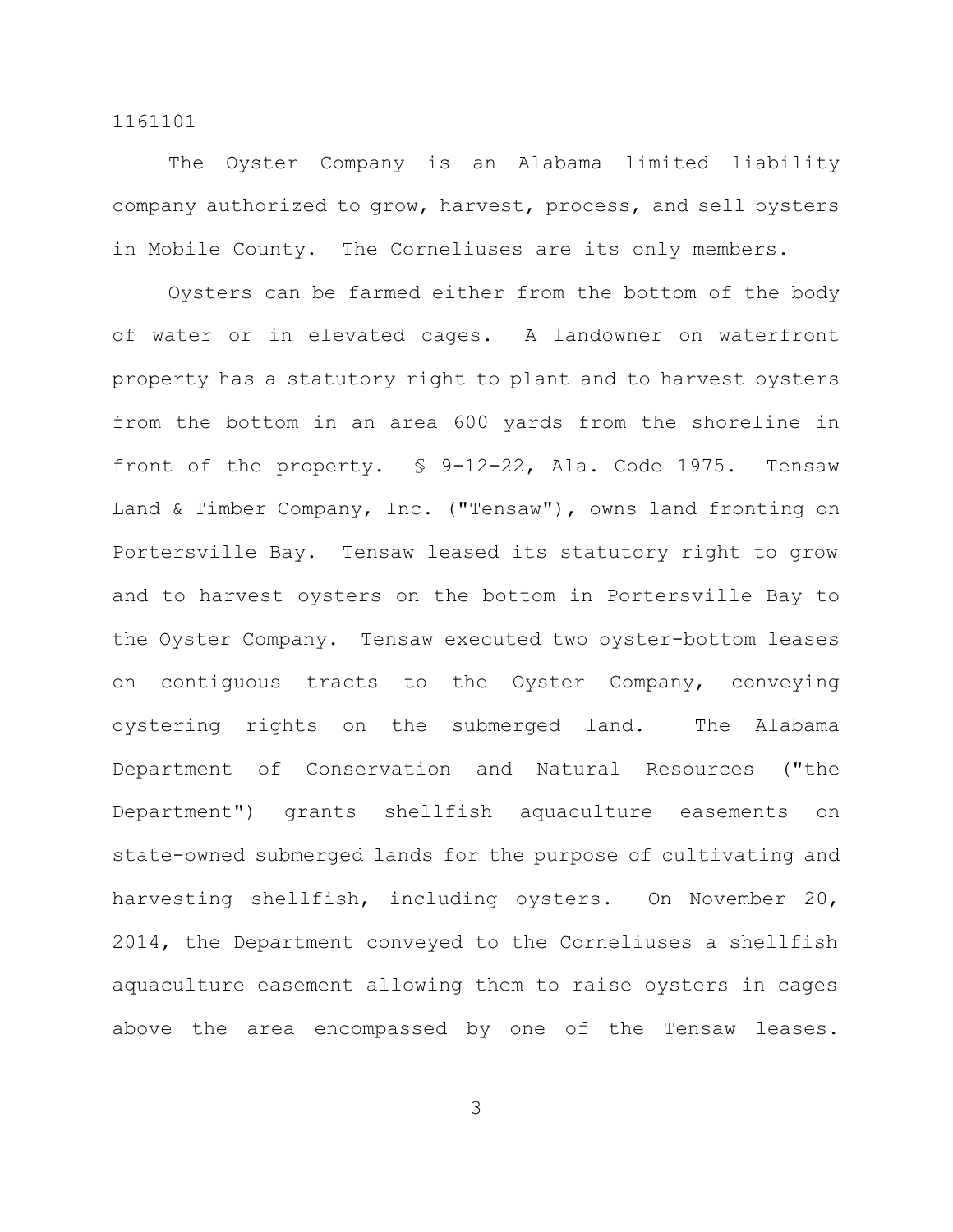Subject to exceptions not here relevant, the riparian landowner does not have the right to harvest oysters in elevated cages within 600 yards from the shoreline in front of the waterfront property; the shellfish aquaculture easement enables the oyster farmers to grow oysters in elevated cages in the area of the easement. The oysters grown elsewhere on the Tensaw leases are grown on the bottom.

While both of the Tensaw leases and the shellfish aquaculture easement were in effect, 4H Construction Corporation contracted with the Department to construct a breakwater and marsh for coastal protection in Mobile Bay ("the Marsh Island project").<sup>2</sup> Construction on the Marsh Island project began in approximately May 2016. It is undisputed that the Marsh Island project was for the public benefit. Sediment and silt removed and released during the construction of the Marsh Island project has been deposited, and is still being deposited, on oyster beds located in the easement and areas of the leases. According to the allegations of the complaint, the sediment and silt deposits

 $2$ The project is situated in the Portersville Bay portion of the Mississippi Sound, Alabama.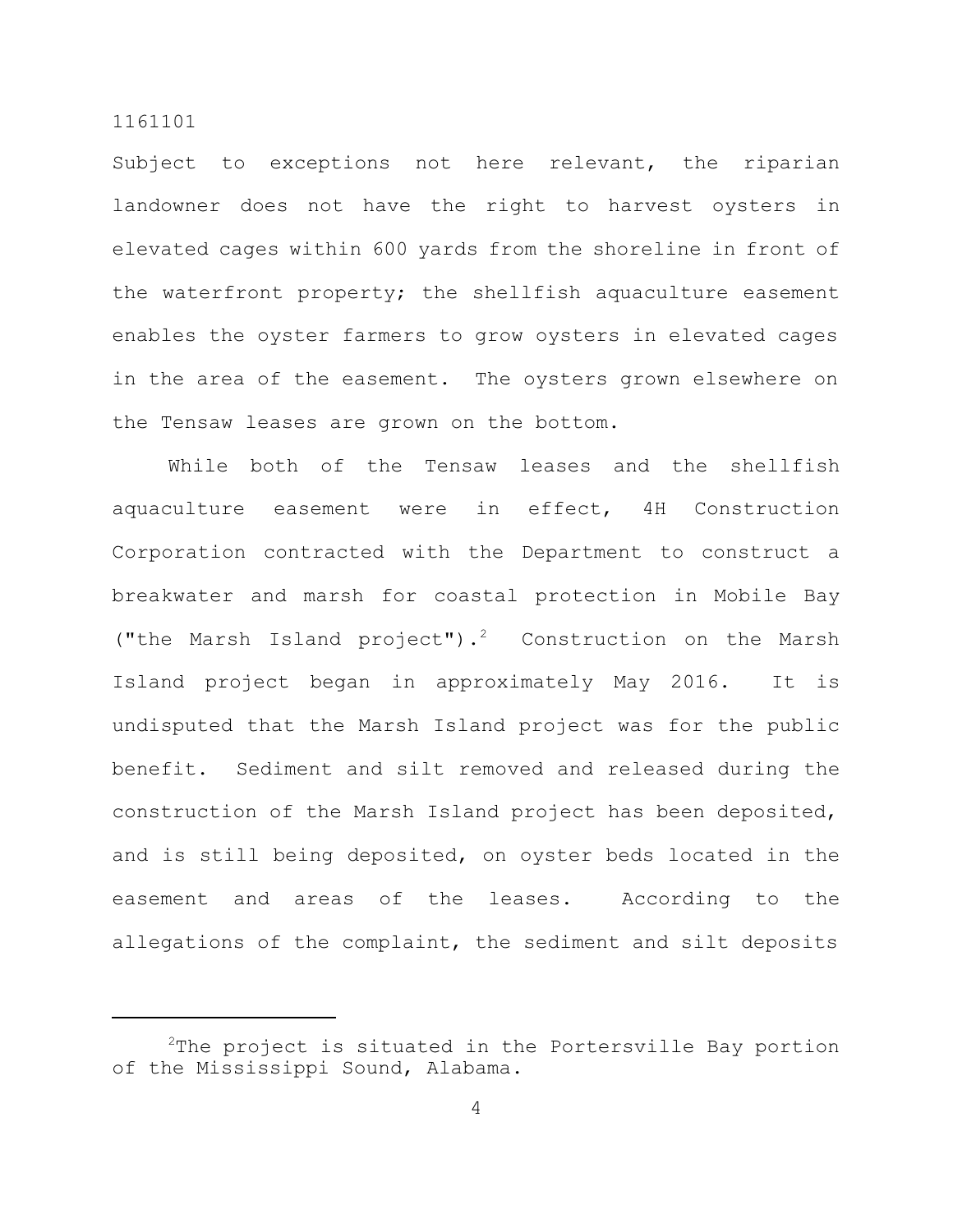have increased over time and are killing the oysters being farmed on those oyster beds.

On September 19, 2016, the Oyster Company sued then commissioner of the Department, N. Gunter Guy, Jr., and 4H Construction in the Mobile Circuit Court, alleging negligence, wantonness, and nuisance against 4H Construction and two claims of inverse condemnation against Commissioner Guy relating to the easement. On October 28, 2016, Commissioner Guy filed a motion to dismiss the two counts against him on the basis that Mobile County was an improper venue for a case involving a State official and for failure to state a claim upon which relief could be granted. The Oyster Company and Commissioner Guy subsequently filed a joint motion to transfer the case to Montgomery County. The Mobile Circuit Court granted the motion to transfer but did not rule on the motion to dismiss.

The Oyster Company then filed an amended complaint in the trial court restating the claims against Commissioner Guy; on December 12, 2016, Commissioner Guy again moved to dismiss the counts against him on the ground that they failed to state a claim upon which relief could be granted. The trial court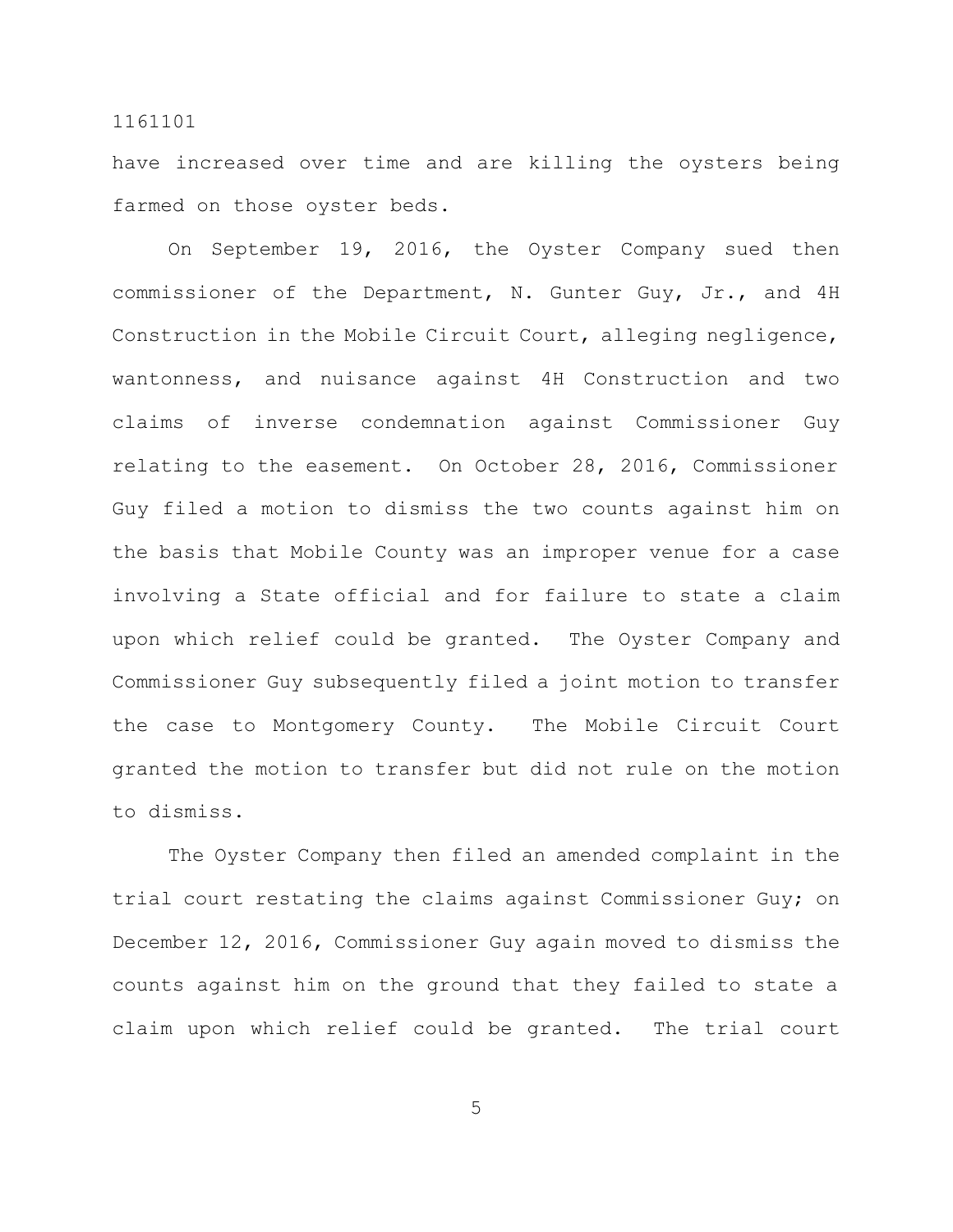entered an order on June 2, 2017, dismissing the first amended complaint as to Commissioner Guy. In the meantime, on March 8, 2017, the Oyster Company had filed a second amended complaint to add the Corneliuses, owners of the shellfish aquaculture easement, as plaintiffs. On June 8, 2017, the oyster farmers filed a motion to reconsider the June 2 judgment of dismissal. Then, on June 27, 2017, Commissioner Blankenship<sup>3</sup> filed a motion to dismiss the counts asserted against him in the second amended complaint for failure to state a claim upon which relief could be granted. The trial court entered a judgment on June 28, 2017, dismissing the counts against Commissioner Blankenship in the second amended complaint. On July 28, 2017, the oyster farmers filed a motion to reconsider the June 28 judgment of dismissal. Both motions to reconsider were denied on August 31, 2017.

The oyster farmers explain their allegations in detail in their complaint. The following is taken from their second amended complaint:

"6. As part of the Department's duties for the preservation of lands, the Commissioner initiated

<sup>&</sup>lt;sup>3</sup>At some point during these proceedings Commissioner Blankenship succeeded Commissioner Guy as commissioner of the Department.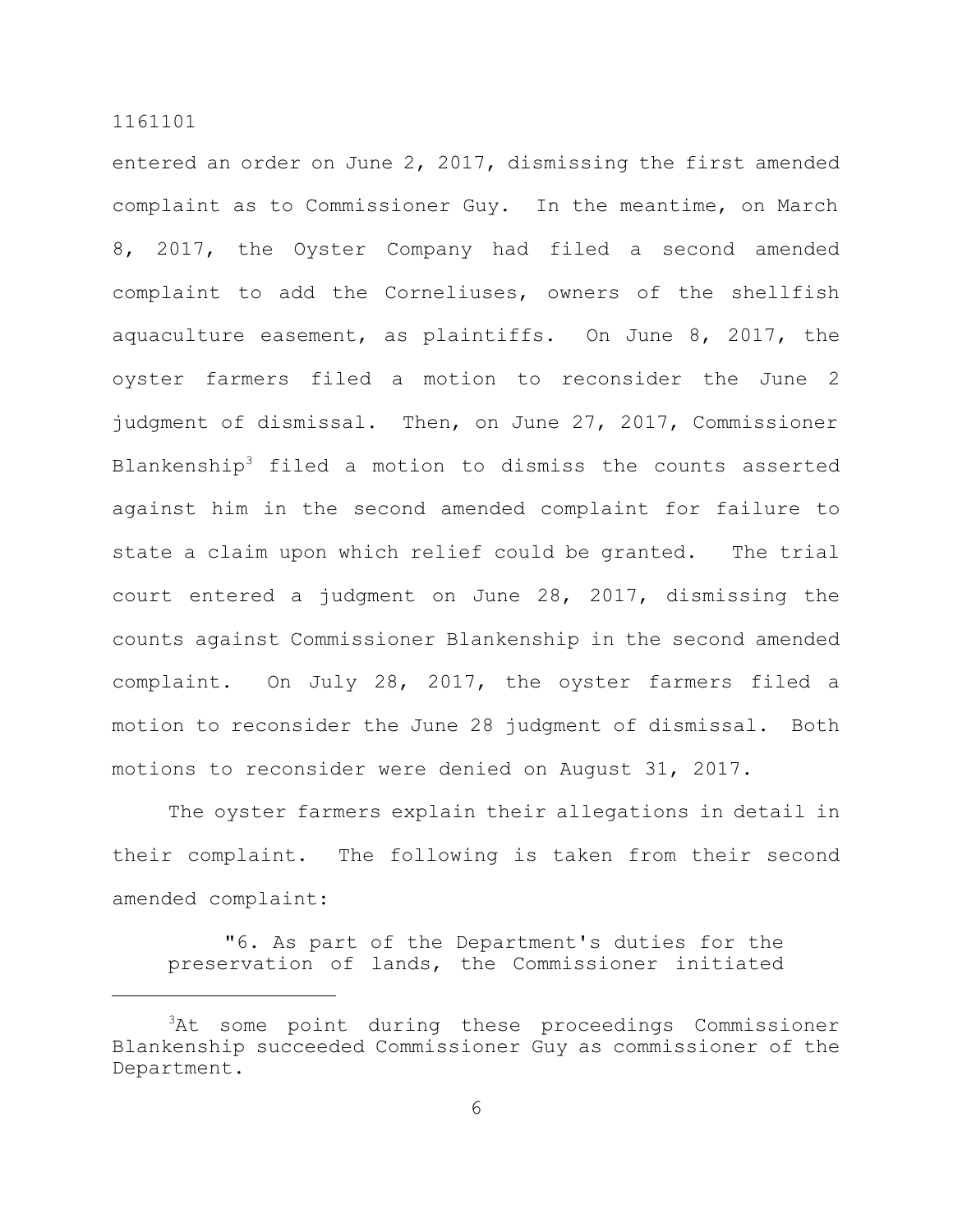# the 'Marsh Island (Portersville Bay) Restoration Project' (hereinafter, the 'Marsh Island Project'), which involves the creation of a salt marsh along Marsh Island, a state-owned island in the Portersville Bay portion of the Mississippi Sound, Alabama. The project will restore approximately 50 acres of salt marsh through the placement of sediments and the creation of a permeable segmented breakwater to protect the Marsh Island shoreline. The restored marsh will compensate for salt-marsh habitat lost due to the Deepwater Horizon Oil Spill.

"7. The Department also manages and regulates Alabama's burgeoning shellfish industry. As part of this responsibility, the Lands Division of the Department grants shellfish aquaculture easements on state-owned submerged lands for the cultivation and harvesting of oysters, clams, or mussels and scallops.

"8. Plaintiffs are oyster farmers. [The oyster farmers] raise oysters in Portersville Bay, Mobile County, Alabama.

"9. Ala. Code 1975 § 9-12-22 provides that the beds and bottoms of various bodies of water, including bays, are the property of the State of Alabama, 'but the owners of land fronting on such waters where oysters may be grown shall have the right to plant and gather same in the waters in front of their land to the distance of 600 yards from the shore.'

"10. [Tensaw] is an owner of land fronting on the waters of Portersville Bay. Tensaw leased its § 9-12-22 right to plant and gather oysters to [the Oyster Company] via two oyster bottom leases covering contiguous tracts. The first lease, dated 19 June 2015, has a term of 8 July 2015 to 7 July 2018. ... The second lease, dated 29 July 2015, has a term of 1 August 2015 to 31 July 2020....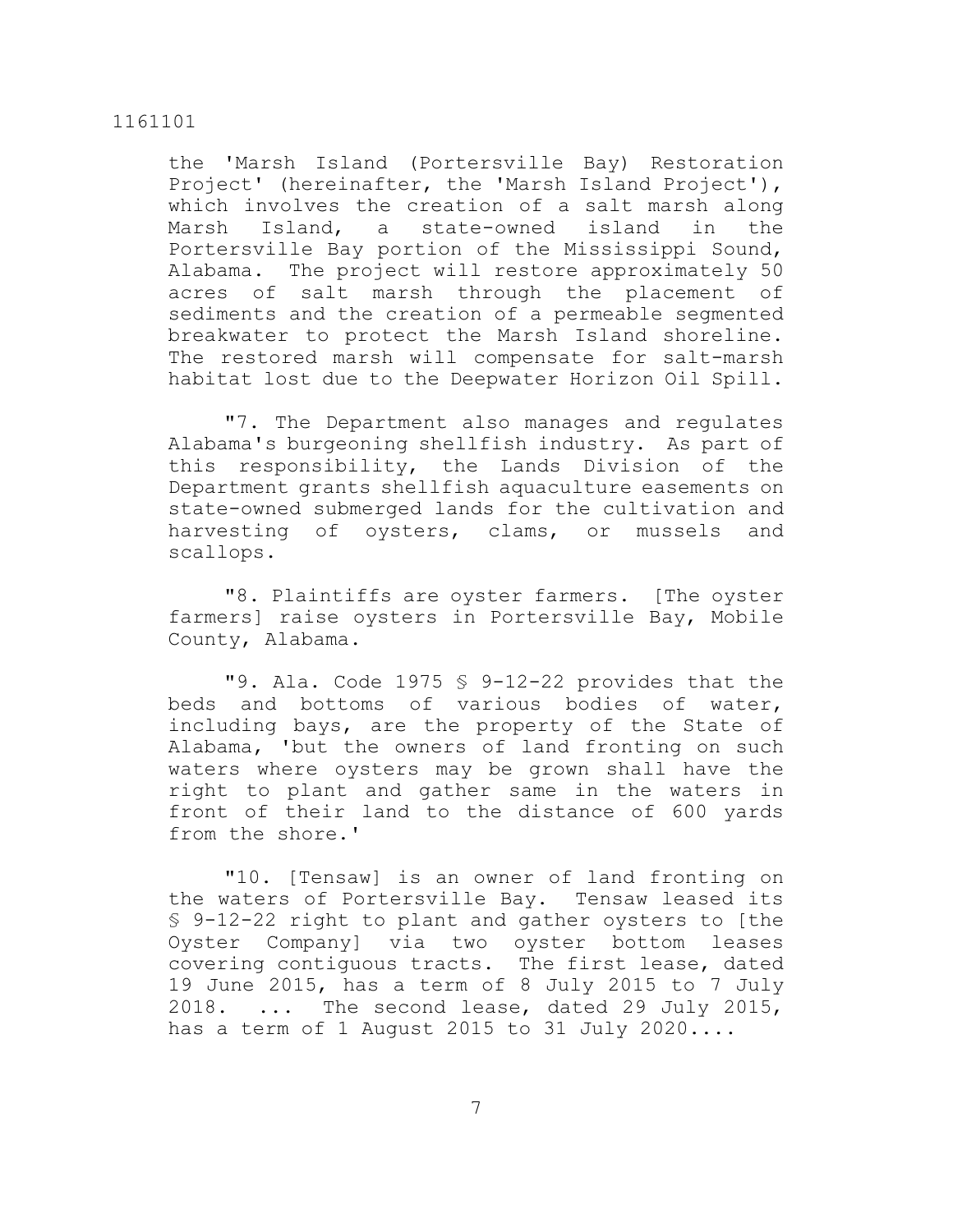"11. [The Oyster Company] grows oysters on the bottom of Portersville Bay under the 29 July 2015 lease.

"12. On November 20, 2014, the Department conveyed to the Corneliuses a shellfish aquaculture easement for submerged land encompassed by the 19 June 2015 lease. ... The easement allows shellfish aquaculture activities on the submerged bottom and the overlying water column. In the area covered by the easement, [the oyster farmers] grow oysters on the bottom and in elevated cages. In the remainder of the area covered by the 19 June 2015 lease, oysters are grown on the bottom.

"13. 4H Construction contracted with the Department to construct a breakwater and marsh for coastal protection in Mobile Bay. This is the Marsh Island Project, State Project #2-L198. Among other things, 4H Construction operates heavy machinery to remove underwater sediment south of [the oyster farmers'] leases and easement.

"14. 4H Construction and the Department executed a contract for the Marsh Island Project in or about January 2016. As part of the contract for the construction of the breakwater and marsh, 4H Construction must follow certain requirements such as the prevention of sediment release, creating proper containment berms to prevent the movement of any sediment, and ensure that turbidity levels not exceed certain levels within 200 feet of the project.

"15. In or around May 2016, as construction began, sediment and silt removed and released during the construction began to be deposited on [the oyster farmers'] leases and easement. As time passed and the construction continued, the result was an increase in sediment and silt removed and released from the construction site. The currents caused an increased amount of silt and sediment to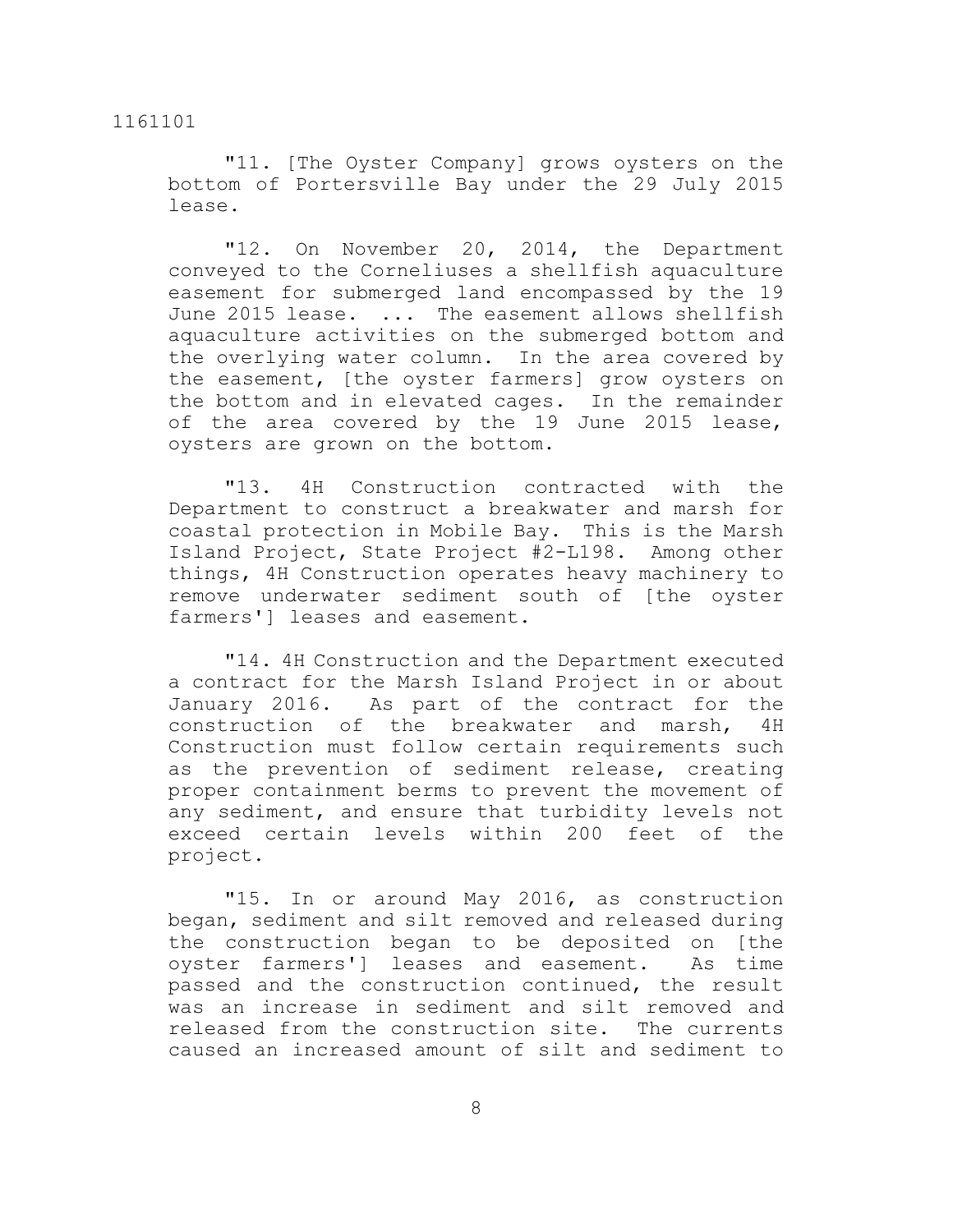be deposited on [the oyster farmers'] leases and easement. The Commissioner and 4H Construction made no efforts, before or after construction began, to determine the amount, extent, duration, or migration direction of the sediment and silt created by the Marsh Island Project.

"16. [The oyster farmers] began noticing a significant drop in their young oyster yield as a result of the silt and sediment created by the project. Before the Marsh Island Project began, [the oyster farmers] had a normal oyster mortality rate of 3 to 5%. Since construction began, the mortality rate has risen to 40 to 50% for oysters in elevated cages. The mortality rate for oysters on the bottom is even higher, in some locations 100%.

"17. As a direct result of the silt and sediment deposited on [the oyster farmers'] oyster beds and cages, [the oyster farmers'] oyster spat and larvae have become contaminated and have been dying at a significantly higher rate than normal. Excessive sedimentation smothers the organisms and increases population mortality. Spat and larvae are significantly affected by sediment load in that they are more sensitive to suspended sediments than adult oysters. On or around May 31, 2016, the contamination was discovered to have negatively impacted [the oyster farmers'] entire oyster population.

"18. During the bidding phase of the Marsh Island Project, the Department and 4H Construction were aware that the creation of the breakwater and marsh would or could cause significant excess silt and sediment to be released into the waters where [the oyster farmers'] oyster beds and cages are located and deposited on [the oyster farmers'] leases and easement. The Department and 4H Construction, as the parties to the contract for State Project #2-L198, had a duty to use reasonable care to ensure that [the oyster farmers']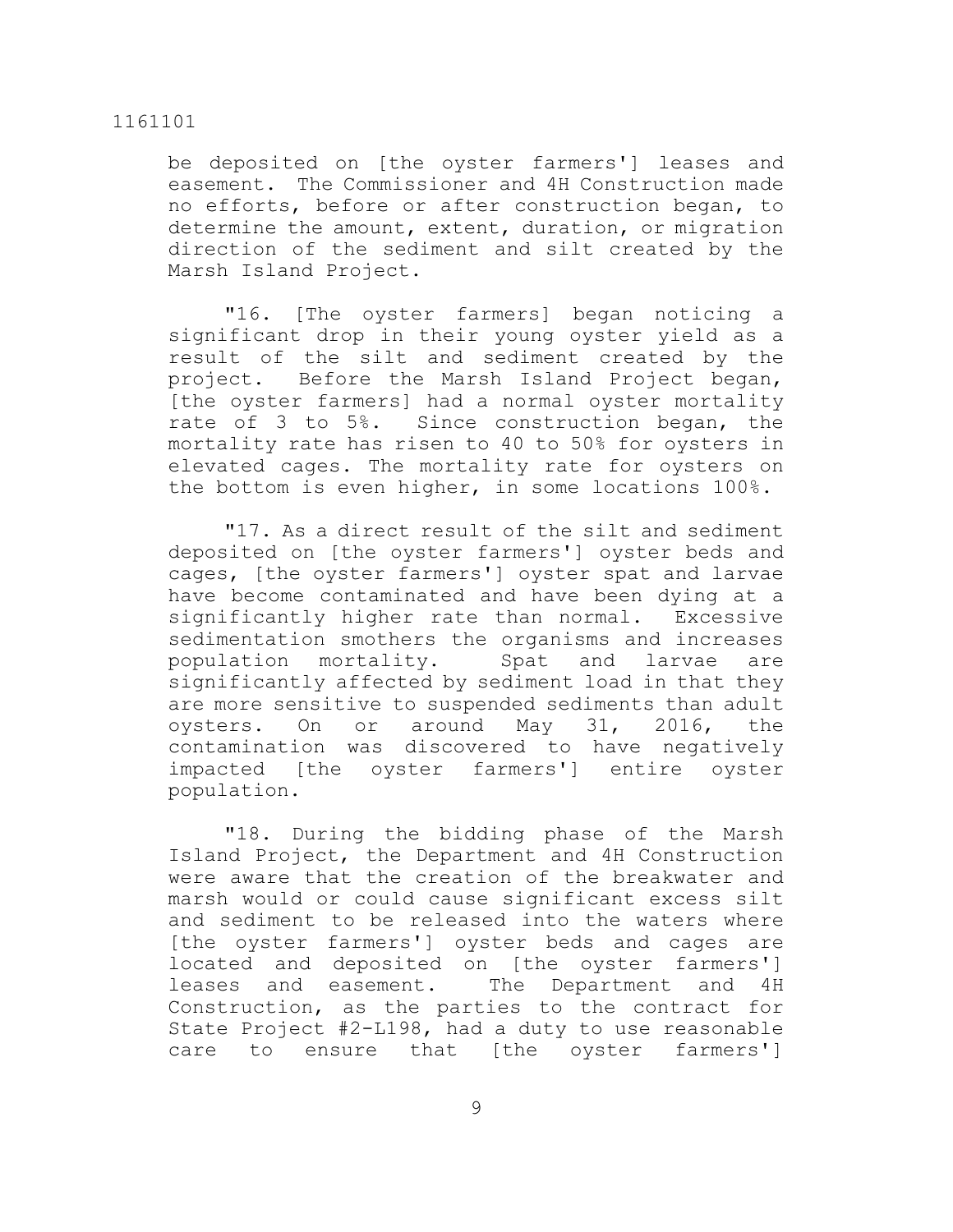neighboring oyster beds and cages were protected from contamination.

"19. The Department and 4H Construction, as the parties to the contract for State Project #2-L198, had a duty not to unreasonably interfere with [the oyster farmers'] use of their leases and easement.

"20. The silt and sediment deposited on, and which continues to be deposited on, [the oyster farmers'] leases and easement is a permanent condition, inasmuch as the sediment and silt will remain where it is unless physically removed, which may not be possible."

On August 14, 2017, the oyster farmers filed a third amended complaint formally substituting Commissioner Blankenship for Commissioner Guy and adding Greystone Industries, a subcontractor of 4H Construction, as a defendant. The third amended complaint alleged claims of negligence, wantonness, and nuisance against 4H Construction and Greystone Industries (hereinafter collectively referred to as "the State contractors") and asserted the same two claims of inverse condemnation against Commissioner Blankenship as had been asserted in the three earlier complaints. After a hearing, the trial court entered a judgment on August 31, 2017, consolidating the motions for reconsideration filed by the oyster farmers and denying those motions on the basis that the oyster farmers had not alleged a valid inverse-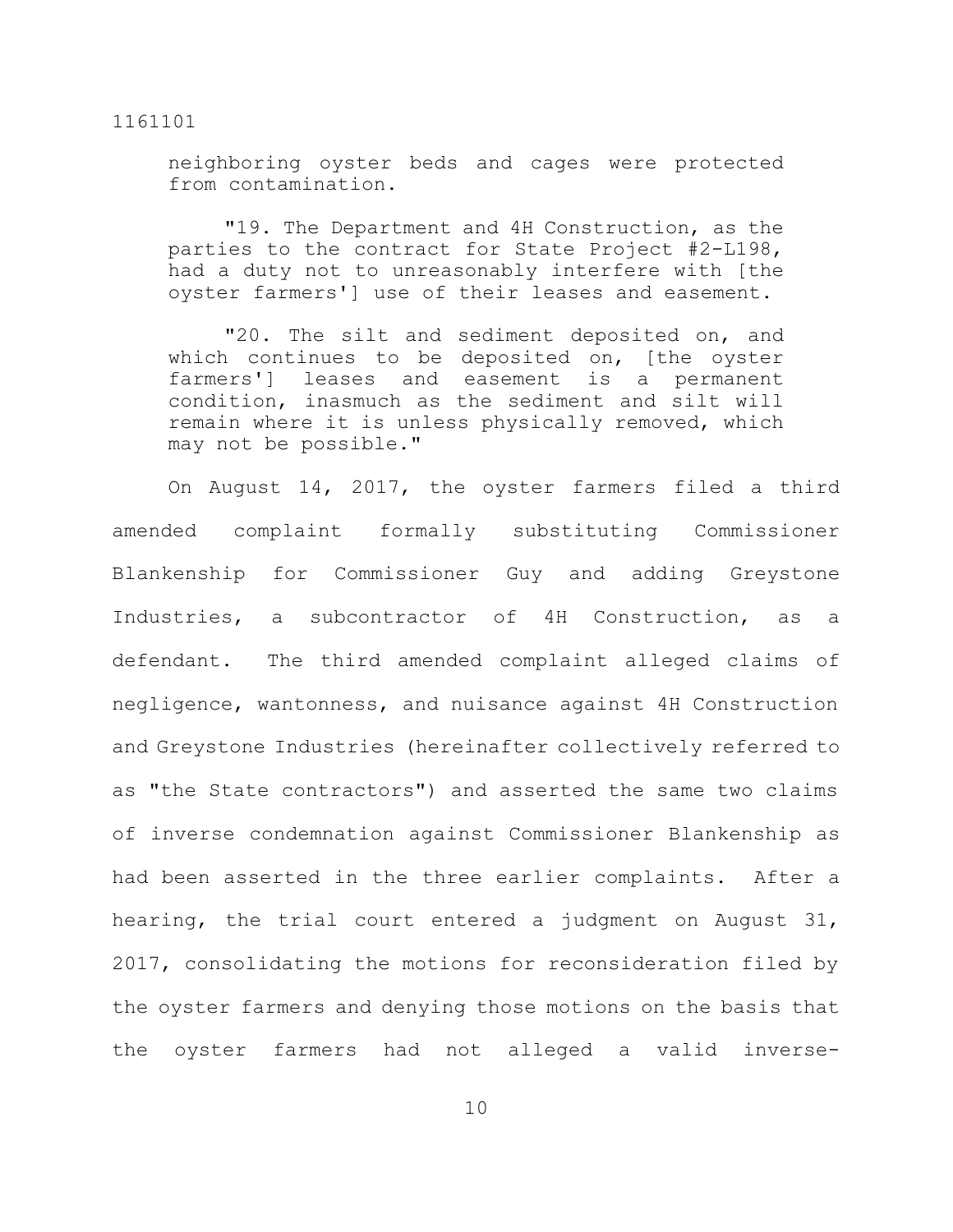condemnation claim and that, therefore, Commissioner Blankenship was entitled to immunity in his official capacity. After the trial court made its judgment final pursuant to Rule 54(b), Ala. R. Civ. P., the oyster farmers appealed.

# II. Standard of Review

We review de novo the trial court's dismissal of Commissioner Blankenship as a defendant.

"On appeal, a dismissal is not entitled to a presumption of correctness. Jones v. Lee County Commission, 394 So. 2d 928, 930 (Ala. 1981); Allen v. Johnny Baker Hauling, Inc., 545 So. 2d 771, 772 (Ala. Civ. App. 1989). The appropriate standard of review under Rule 12(b)(6)[, Ala. R. Civ. P.,] is whether, when the allegations of the complaint are viewed most strongly in the pleader's favor, it appears that the pleader could prove any set of circumstances that would entitle her to relief. Raley v. Citibanc of Alabama/Andalusia, 474 So. 2d 640, 641 (Ala. 1985); Hill v. Falletta, 589 So. 2d 746 (Ala. Civ. App. 1991). In making this determination, this Court does not consider whether the plaintiff will ultimately prevail, but only whether she may possibly prevail. Fontenot v. Bramlett, 470 So. 2d 669, 671 (Ala. 1985); Rice v. United Ins. Co. of America, 465 So. 2d 1100, 1101 (Ala. 1984). We note that a Rule  $12(b)$  (6) dismissal is proper only when it appears beyond doubt that the plaintiff can prove no set of facts in support of the claim that would entitle the plaintiff to relief. Garrett v. Hadden, 495 So. 2d 616, 617 (Ala. 1986); Hill v. Kraft, Inc., 496 So. 2d 768, 769 (Ala. 1986)."

Nance v. Matthews, 622 So. 2d 297, 299 (Ala. 1993).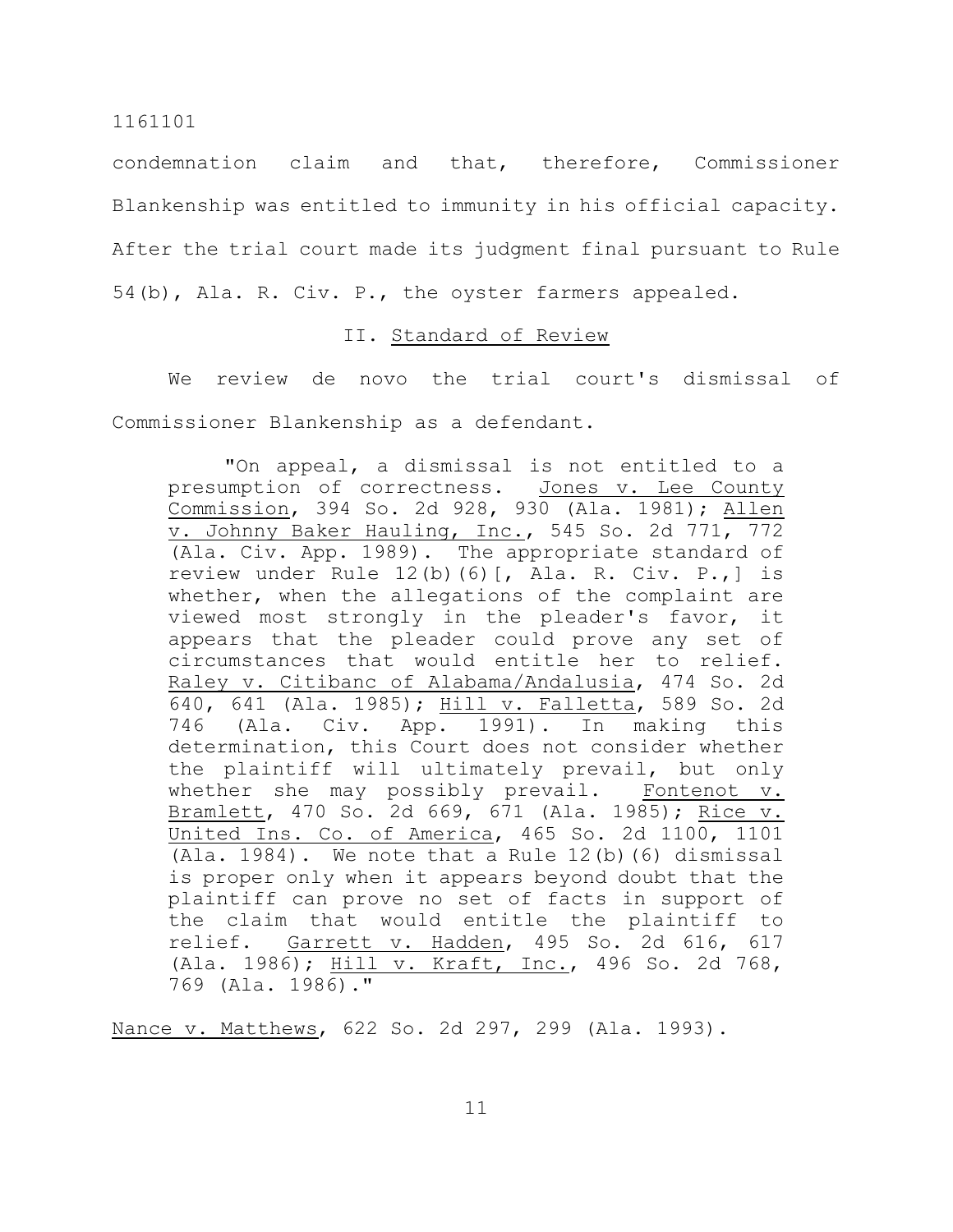# III. Analysis

A riparian landowner has no title to the submerged lands that abut the owner's land to the water's edge. Nevertheless, as previously noted, subject to exceptions not here relevant, the riparian landowner has the right to harvest oysters to the distance of 600 yards from the shore pursuant to § 9-12-22 but does not have a right to harvest oysters using cages above the submerged surface. Such activity is permissible only when the State grants a shellfish aquaculture easement for that purpose. The Oyster Company has leased the riparian right to harvest from Tensaw, the owner of the land at the water's edge, by executing two leases. In one of the two leased areas the oyster farmers use cages above the submerged surface. For this activity, the Department conveyed a shellfish aquaculture easement to the Corneliuses.

According to the complaint, sediment and silt from the activities of the State contractors has interfered with the activities of the oyster farmers under their leases with Tensaw, the riparian landowner, for harvesting oysters on the bottom of the bay. That sediment and silt has also interfered with the oyster farmers' harvesting of caged oysters pursuant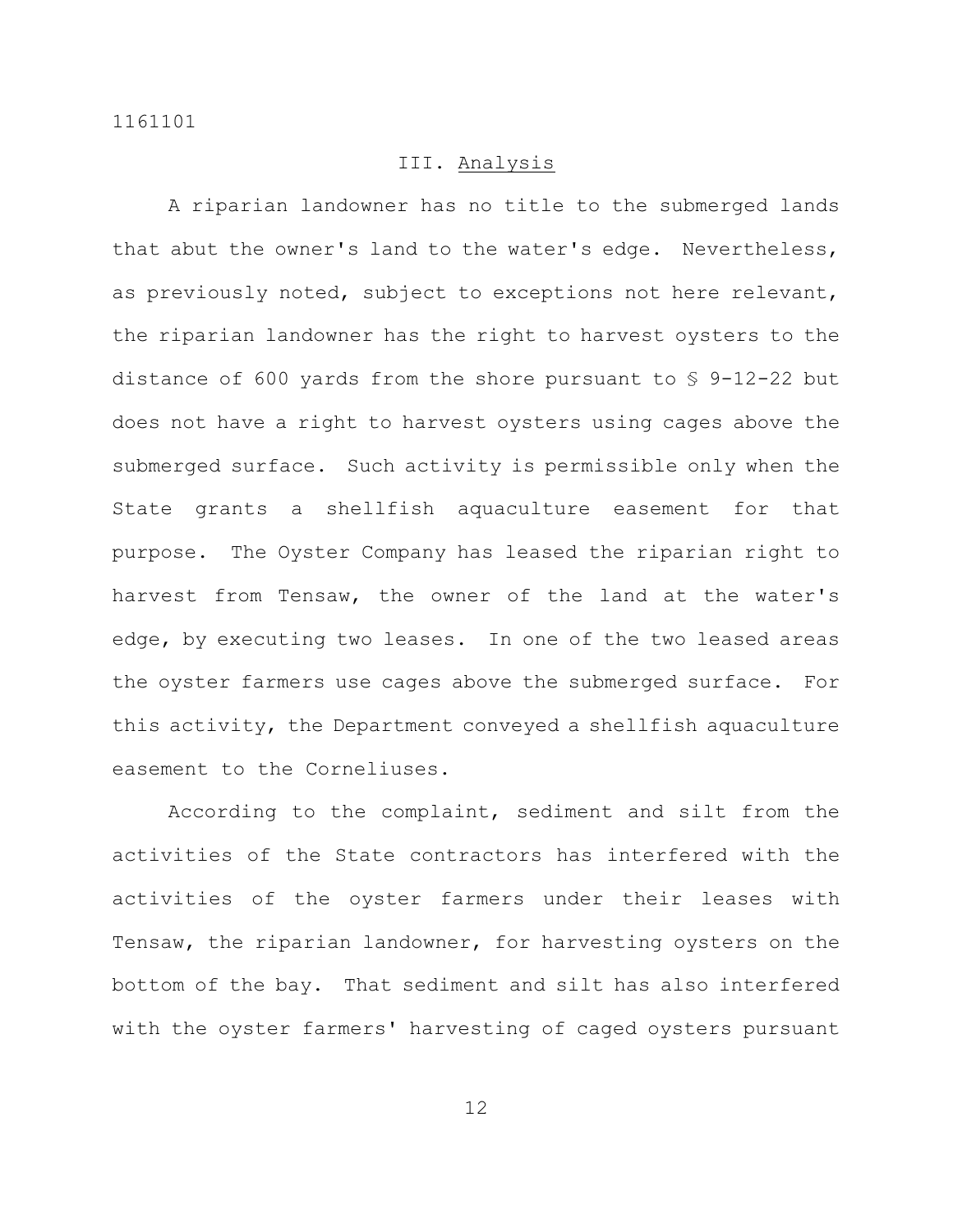to rights conferred by the shellfish aquaculture easement. Based on the State contractors' activities, the oyster farmers claim money damages. The trial court dismissed the counts against Commissioner Blankenship in their complaint based on Commissioner Blankenship's motion to dismiss pursuant to Rule 12(b)(6), Ala. R. Civ. P., for failure to state a claim upon which relief could be granted.

We first address Commissioner Blankenship's contention that the following paragraph in the shellfish aquaculture easement precludes any remedy by inverse condemnation.

"11. PROPERTY RIGHTS: The Grantee shall make no claim of title or interest to the Easement Premises hereinbefore described by reason of the occupancy or use thereof, and all title and interest to said land hereinbefore described is vested in the Grantor. The Grantee is prohibited from including, or making any claim that purports to include, said lands described as the Easement Premises into any form of private ownership. The Grantee is further prohibited from making any claim, including any advertisement, that said land, or the use thereof, may be purchased, sold or re-sold."

Initially, we note that Commissioner Blankenship did not assert this defense in the trial court but introduced it for the first time in his appellate brief. The oyster farmers rebutted this contention by arguing that Commissioner Blankenship's reading of the paragraph leads to an absurd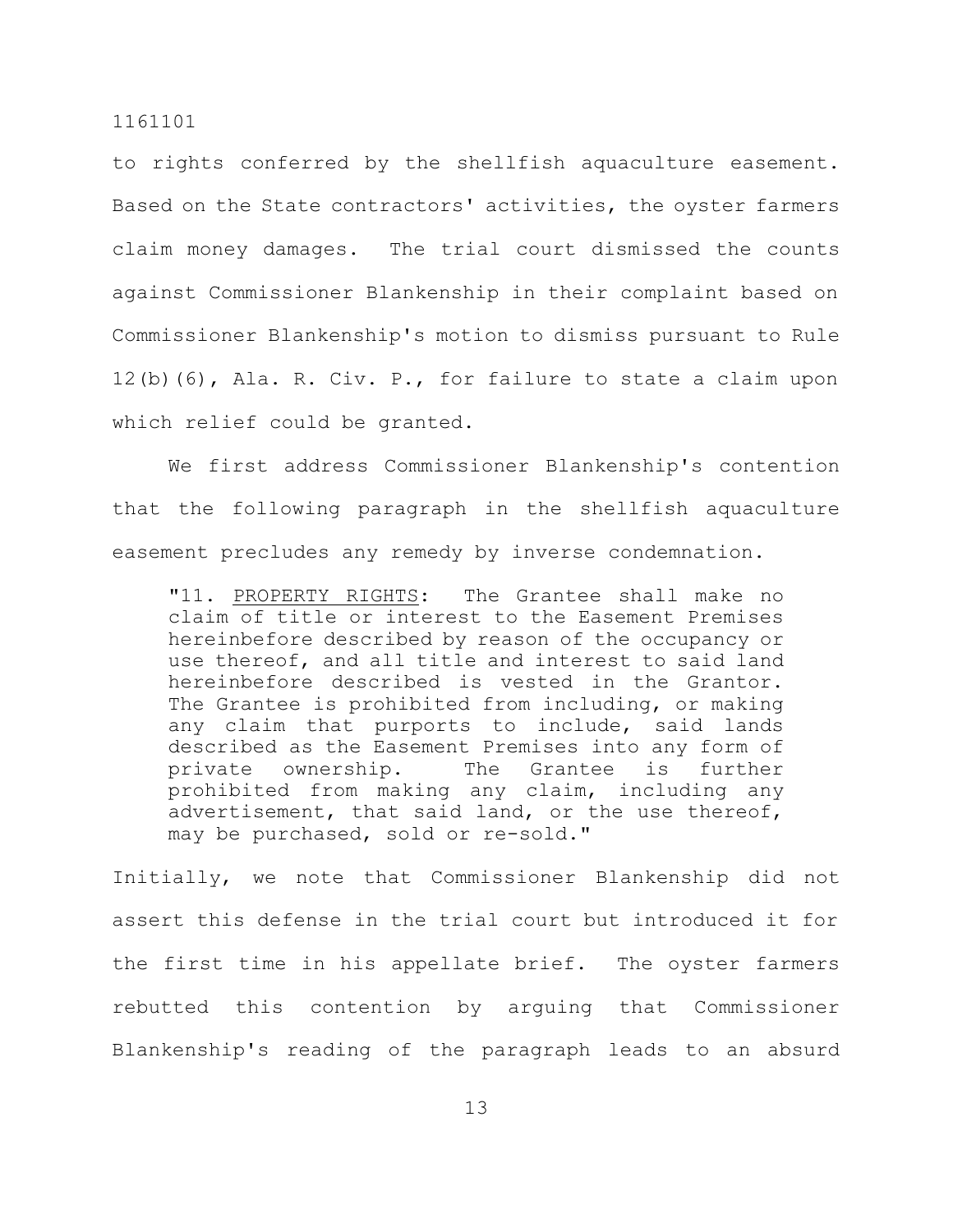result--undercutting entirely the rights conferred in the instrument. We agree.

The first sentence of paragraph 11 denies to the oyster farmers a claim of "title or interest" to the easement premises "by reason of the occupancy or use thereof." In this proceeding, the oyster farmers' claims are not based merely on their occupancy or use of the easement premises but are derived from the grant in the shellfish aquaculture easement to the Corneliuses of an easement for oyster farming in elevated cages. Moreover, their claims do not assert title or interest in the premises but complain of the disruption of the water quality in the area where their elevated cages are situated. The second sentence deprives the oyster farmers of a claim of private ownership of the lands described as the easement premises. Here again, the oyster farmers' claim that the rights conferred by the easement have been disrupted because of the dispersal of sediment and silt detrimental to oyster farming does not rise to the level of a claim of private ownership of the submerged lands under the elevated cages. The first two sentences are consistent with the general rule that mere presence by permission based on an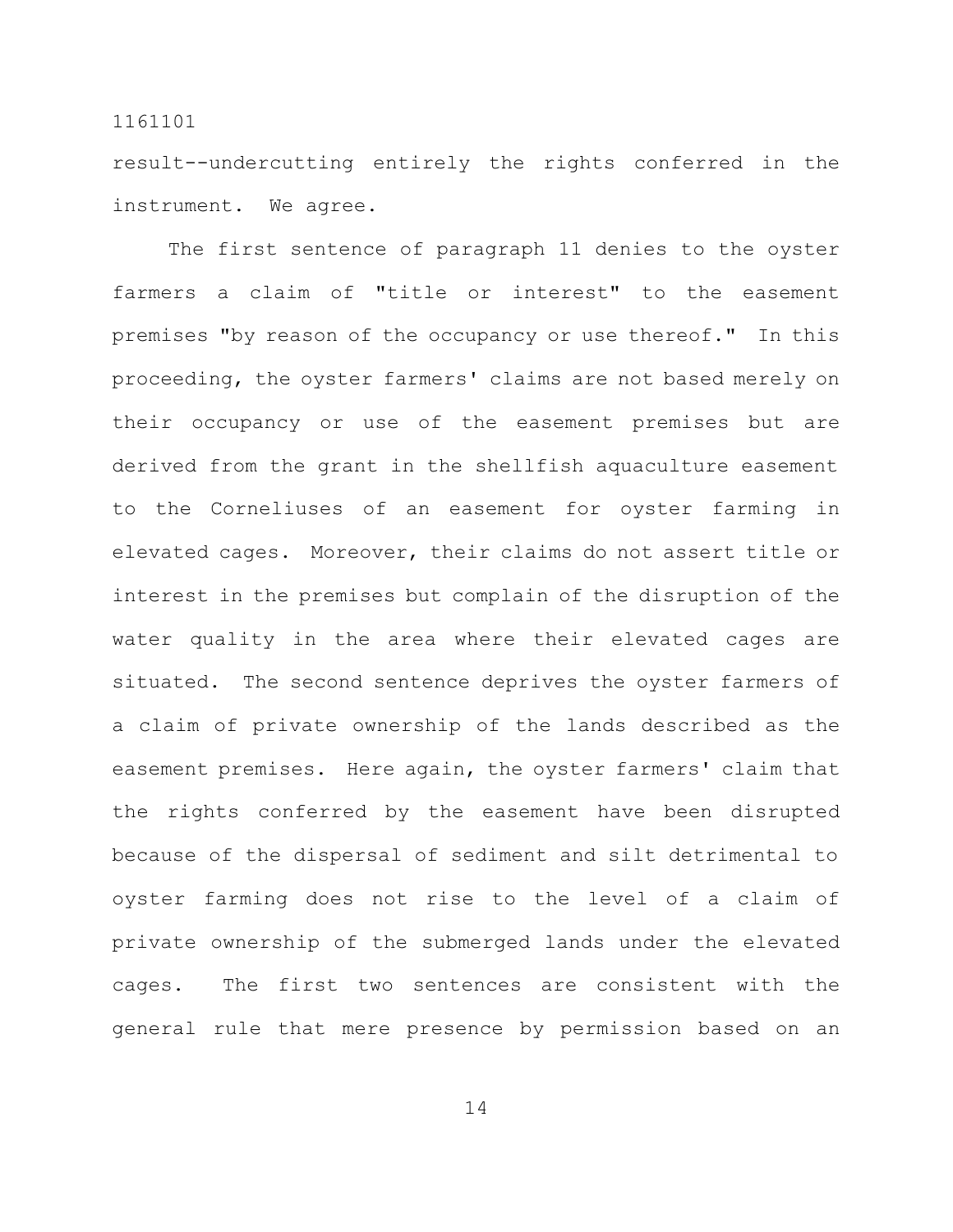easement granted by the owner of the fee does not allow the grantee to assert fee simple title by adverse possession to the lands embraced by the easement based on the exercise of rights conferred by the easement. See Blalock v. Conzelman, 751 So. 2d 2 (Ala. 1999); Harkins & Co. v. Lewis, 535 So. 2d 104, 117 (Ala. 1988) ("Ordinary acts of ownership, consistent with permissive possession, are not sufficient to constitute an adverse holding capable of ever ripening into a title."); and Cotton v. May, 293 Ala. 212, 215, 301 So. 2d 168, 170 (1974) ("[A] permissive possession does not ripen into title adverse to the owner unless there has been such a repudiation of the permissive possession as to afford notice of an adverse claim."). The last sentence deprives the oyster farmers of any right to claim that the submerged land or the use thereof was available for sale, a scenario irrelevant to this case.

Commissioner Blankenship's contention that paragraph 11 of the easement deprives the oyster farmers of a remedy in inverse condemnation conflicts with the unambiguous language of the paragraph. Acceptance of that contention would rewrite the paragraph and render the rights conferred in the other portions of the shellfish aquaculture easement nugatory. This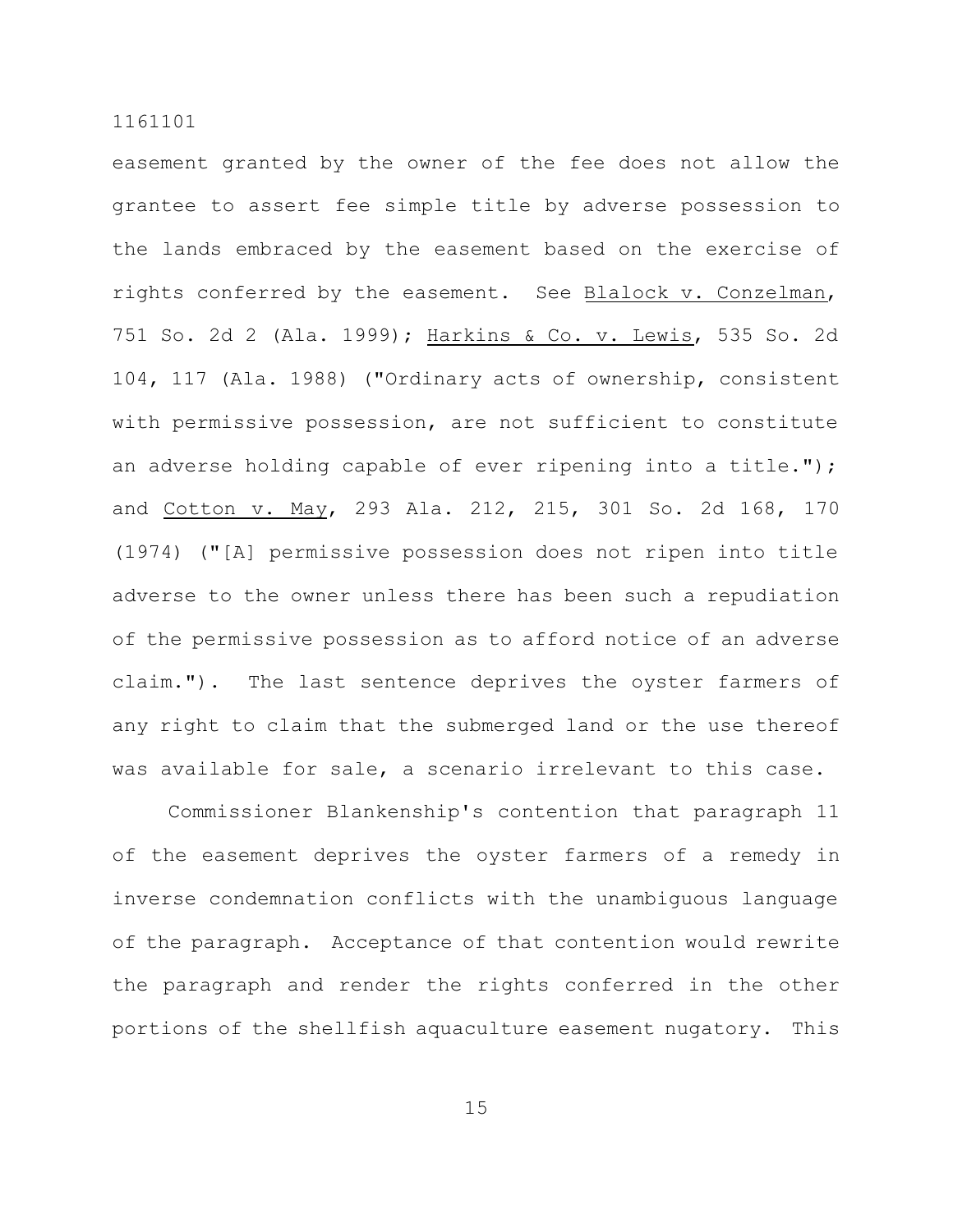Court will enforce unambiguous contracts as written. See Ex parte Bill Heard Chevrolet, Inc., 927 So. 2d 792, 800 (Ala. 2005) ("' $[I]$ f a contract is unambiguous on its face, there is no room for construction and it must be enforced as written.' Southland Quality Homes, Inc. v. Williams, 781 So. 2d 949, 953 (Ala. 2000).").

Commissioner Blankenship's Rule 12(b)(6), Ala. R. Civ. P., argument turns on questions relating to the State's immunity from suit. The general rule as to the immunity that protects the State is stated in Art. I, § 14, Ala. Const. 1901, which provides "[t]hat the State of Alabama shall never be made a defendant in any court of law or equity." A State official sued in his official capacity is also entitled to the protection of State immunity from suit "when the action is, in effect, one against the state." Phillips v. Thomas, 555 So. 2d 81, 83 (Ala. 1989). Therefore, if State immunity is applicable to the oyster farmers' claims, Commissioner Blankenship would be entitled to its protection. Lyons v. River Rd. Constr., Inc., 858 So. 2d 257, 261 (Ala. 2003). However, an exception from State immunity based on the taking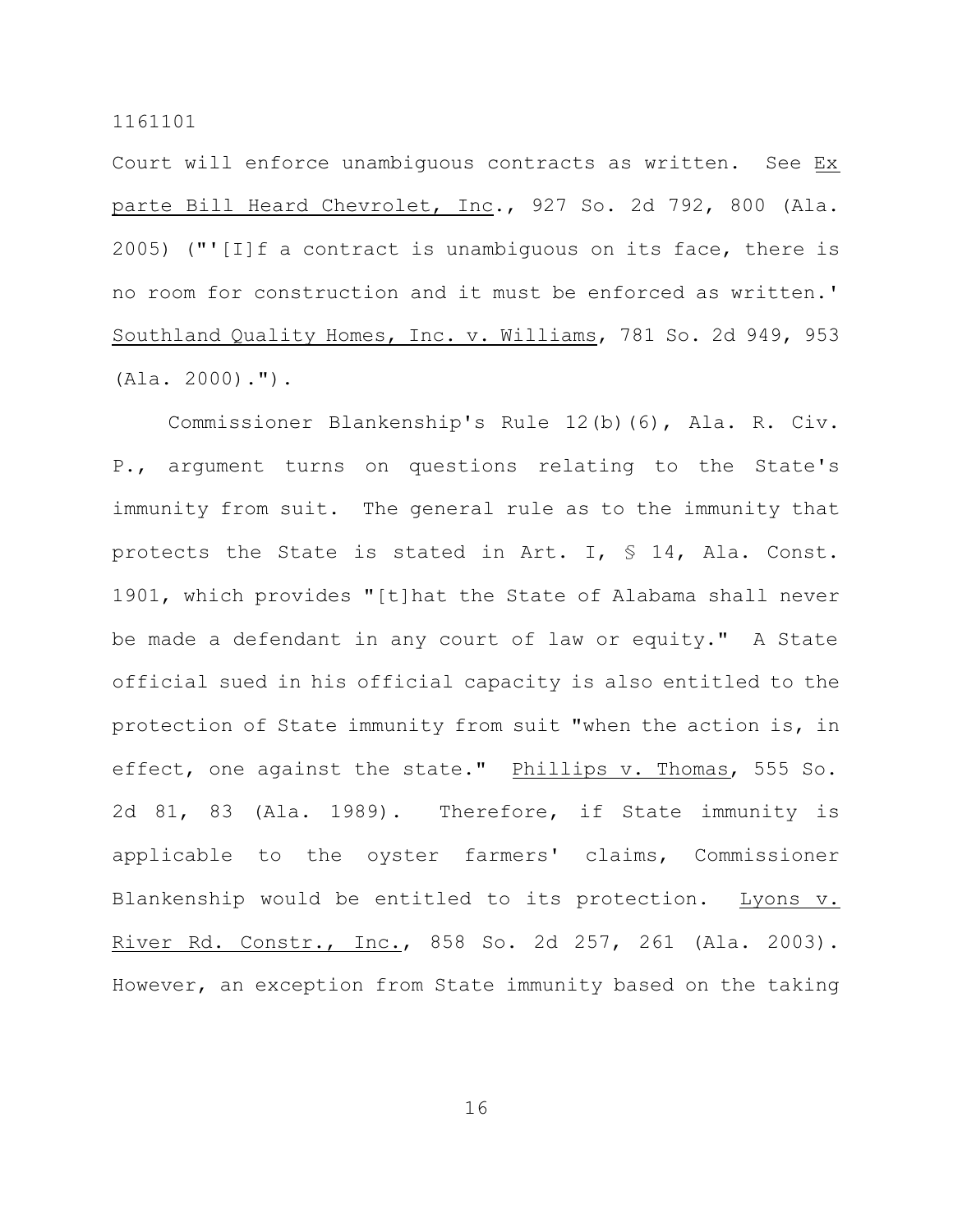of property for public use is set forth in Art. I, § 23, Ala. Const. 1901, as follows:

"That the exercise of the right of eminent domain shall never be abridged nor so construed as to prevent the legislature from taking the property and franchises of incorporated companies, and subjecting them to public use in the same manner in which the property and franchises of individuals are taken and subjected; but private property shall not be taken for, or applied to public use, unless just compensation be first made therefor; nor shall private property be taken for private use, or for the use of corporations, other than municipal, without the consent of the owner; provided, however, the legislature may by law secure to persons or corporations the right of way over the lands of other persons or corporations, and by general laws provide for and regulate the exercise by persons and corporations of the rights herein reserved; but just compensation shall, in all cases, be first made to the owner; and, provided, that the right of eminent domain shall not be so construed as to allow taxation or forced subscription for the benefit of railroads or any other kind of corporations, other than municipal, or for the benefit of any individual or association."

Inverse condemnation typically involves a taking by a governmental entity without invoking available statutory bases for such taking under which the property owner would have been entitled to just compensation.

"In United States v. Clarke, 445 U.S. 253, 100 S. Ct. 1127, 63 L. Ed. 2d 373 (1980), the United States Supreme Court explained the difference between formal condemnation proceedings and inverse condemnation proceedings. A formal condemnation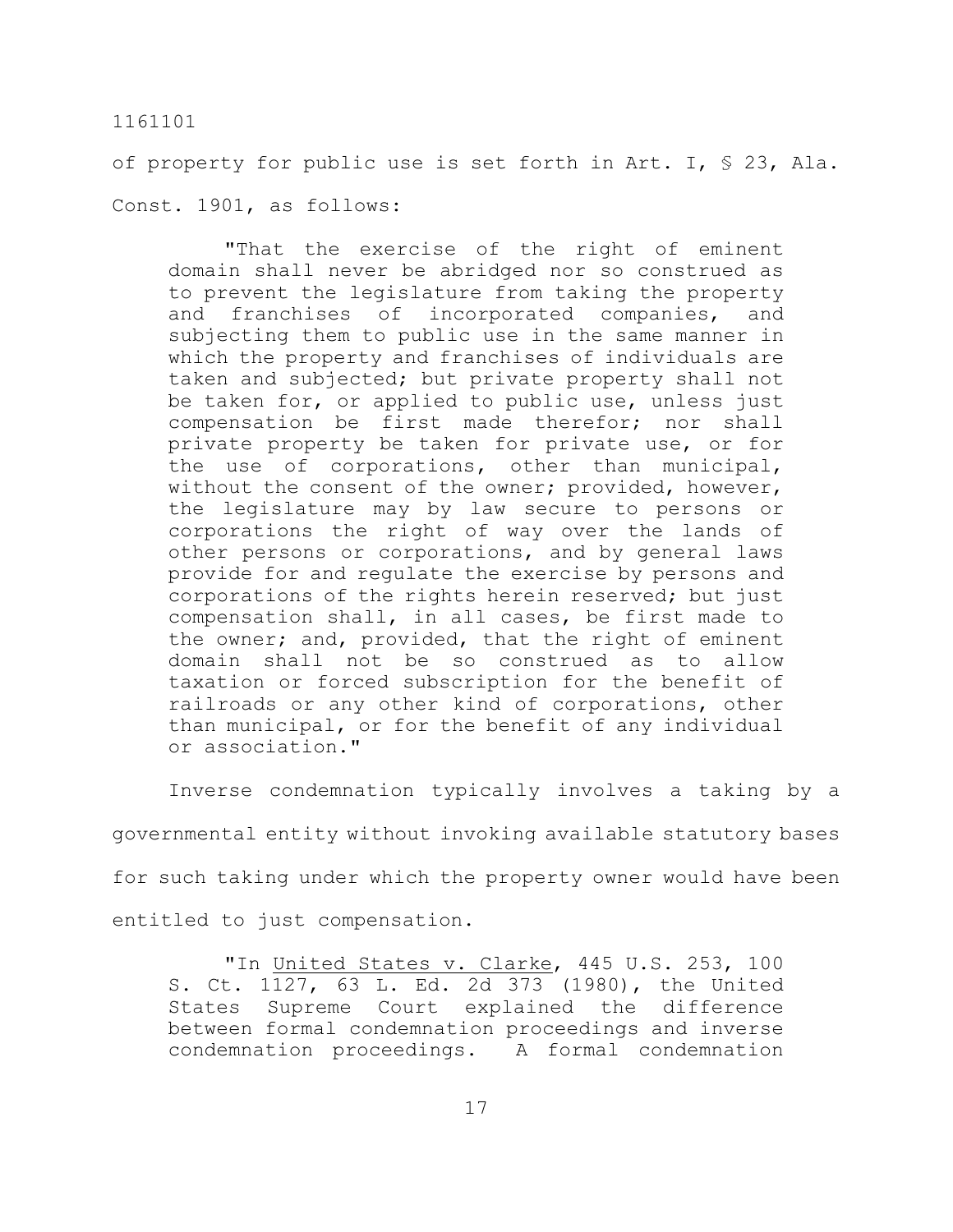proceeding is a legal action brought by a condemning authority, such as the Government, in the exercise of its power of eminent domain. 'Inverse condemnation' refers to a legal action against a governmental authority to recover the value of property that has been taken by that governmental authority without exercising its power of eminent domain--it is a shorthand description of the manner in which a landowner recovers just compensation for a taking of his property when the taking authority has not initiated condemnation proceedings. Condemnation proceedings require affirmative 'taking' action on the part of the condemning authority; the particular action required depends on the particular statute applicable. However, in inverse condemnation actions, a governmental authority need only occupy or injure the property in question; when that occurs and the property owner discovers the encroachment, the property owner has the burden of taking affirmative action to recover just compensation."

Jefferson Cty. v. Southern Natural Gas Co., 621 So. 2d 1282, 1287 (Ala. 1993). Here, no statutory procedure exists for the alleged taking by reason of the dissemination of sediment and silt from the activities of the State contractors.

Commissioner Blankenship contends that this absence of a statutory procedure is fatal to the oyster farmers' claims against him, relying on Ex parte Carter, 395 So. 2d 65, 67 (Ala. 1980). The oyster farmers requested at oral argument that we overrule Carter, and we thereafter ordered briefs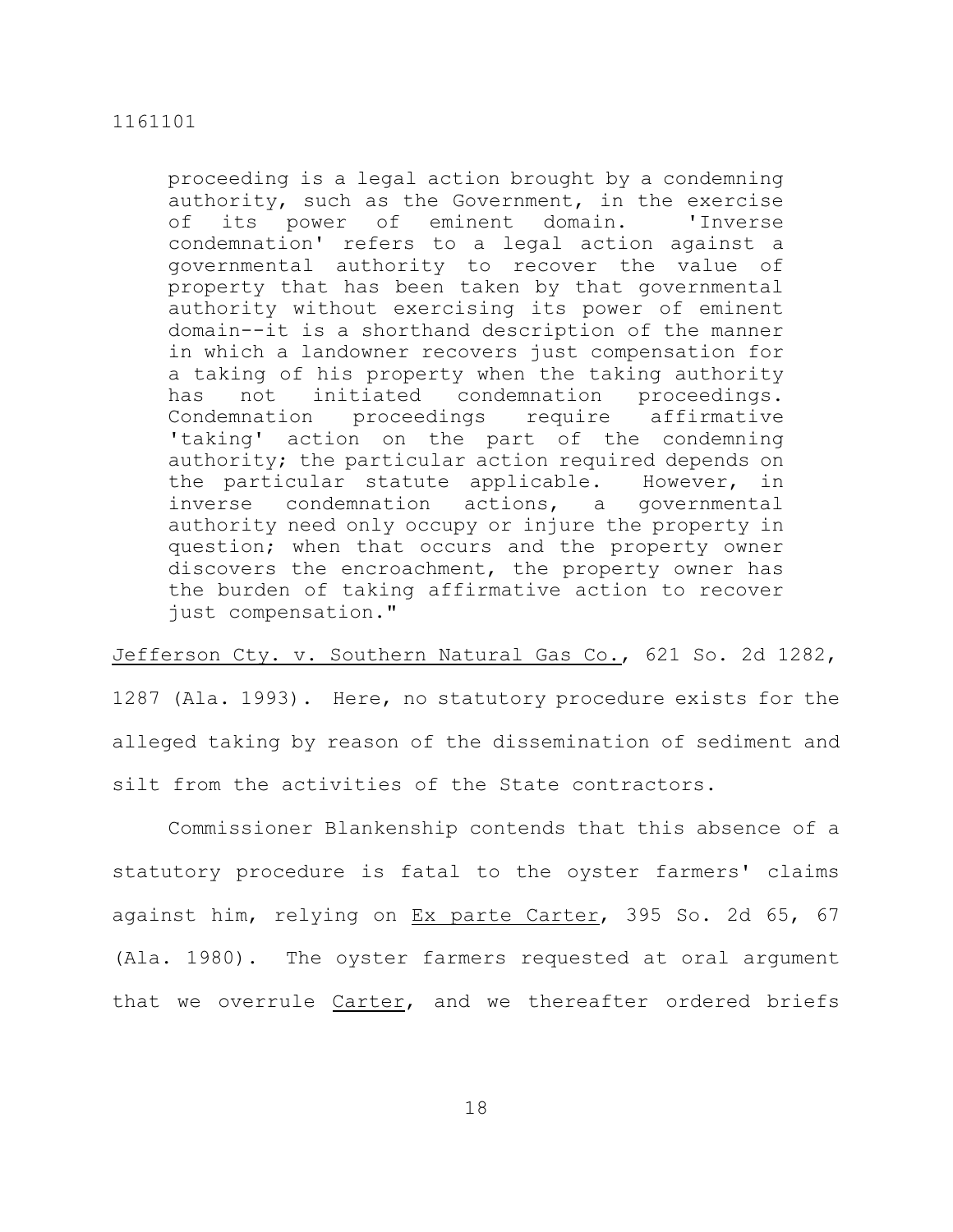addressed to that issue.<sup>4</sup> In Denson v. Alabama Polytechnic

<sup>4</sup>The dissenting opinion faults the oyster farmers for failing to request in the trial court that Carter be overruled. The view that a request for such relief in the trial court is a prerequisite to appellate review at one time had some support in this Court. See, e.g., Goodyear Tire & Rubber Co. v. Vinson, 749 So. 2d 393, 400 (Ala. 1999) (Lyons, J., concurring specially). More recent authority is inconsistent with that view. See Ex parte Vanderwall, 201 So. 3d 525 (Ala. 2015), in which this Court overruled a controlling decision in a setting where the appellant had not asked the trial court or this Court to do so. A special concurrence in Vanderwall cites authorities that demonstrate the absence of an ironclad rule requiring a request to overrule precedent as a prerequisite to such relief. 201 So. 3d at 540 (Murdock, J., concurring specially). See also, e.g., Travelers Indem. Co. of Connecticut v. Miller, 86 So. 3d 338, 347 (Ala. 2011) ("Although we have not been asked to overrule Haston [v. Transamerica Insurance Services, 662 So. 2d 1138 (Ala. 1995)], and it is this Court's practice not to address issues not presented on appeal, Haston is an aberration; none of this Court's decisions subsequent to Haston have relied on it to provide an injured party an independent right to provide notice to an insurer after a default judgment is entered against the insurer's insured. Accordingly, we overrule Haston ....").

This Court never adopted the rule expressed in the concurring opinion in Vinson, and Commissioner Blankenship has not requested that we overrule Ex parte Vanderwall and the other authorities recognized in the concurring opinion in Vanderwall. It would be difficult to justify recognition of such exalted status for a proposed rule requiring a request to overrule precedent in the trial court as a prerequisite to such relief if we saw fit to do so in a case where the existing precedent clearly does not require such request and Commissioner Blankenship has not asserted, either in the trial court or in this Court, that such precedent should be overruled. The oyster farmers' request at oral argument to overrule Carter, coupled with this Court's subsequent request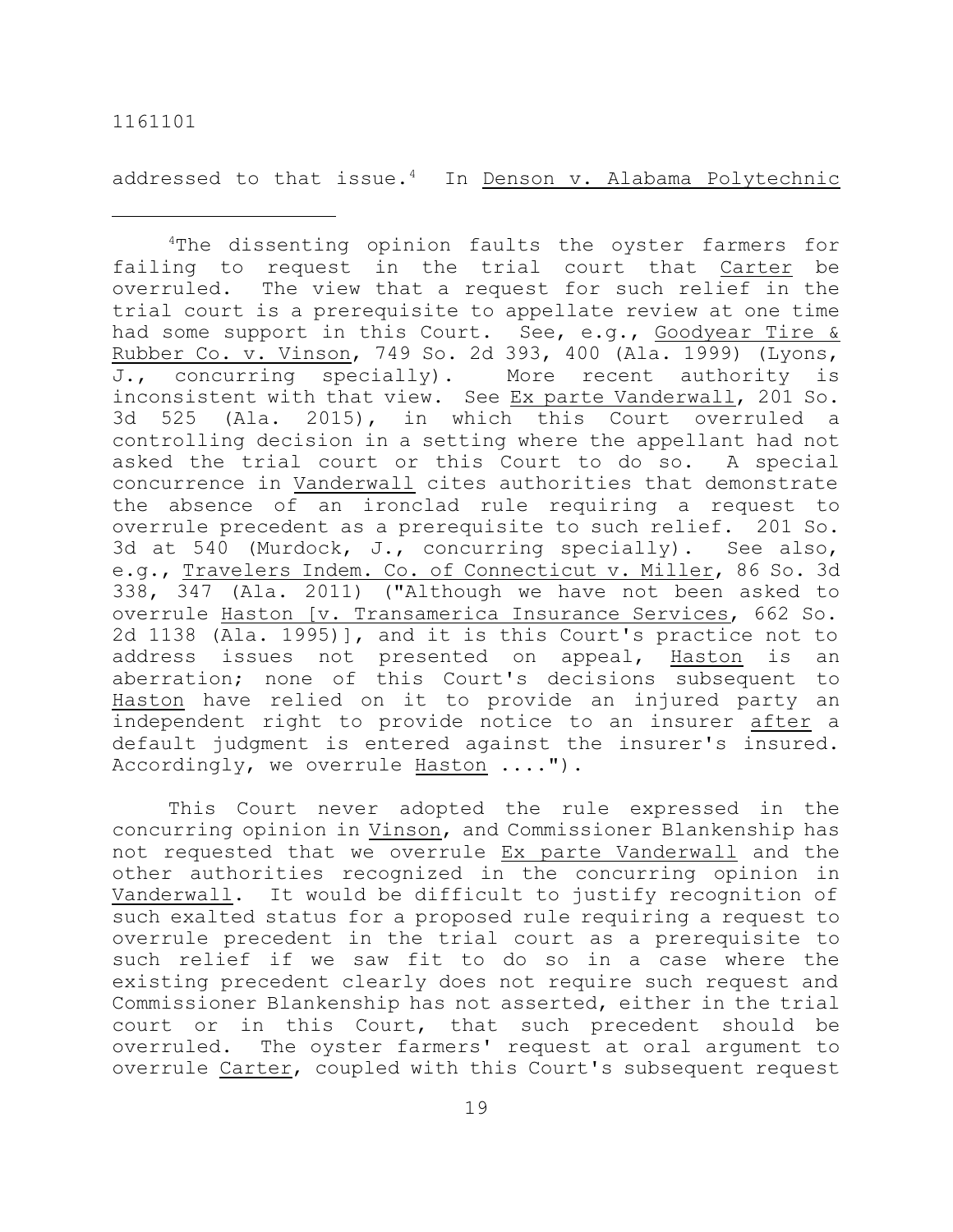Institute, 220 Ala. 433, 126 So. 133 (1930), this Court recognized the State's inherent power to condemn; hence, an action in inverse condemnation pursuant to rights recognized by § 23, Ala. Const. 1901, did not depend on whether the legislature had adopted procedures for certain types of taking. To the extent that Carter supports the view that the existence of a legislative procedure for taking of the category of property at issue is a prerequisite to an action seeking damages for the alleged inverse condemnation of such property, it is expressly overruled.<sup>5</sup>

for supplemental briefs on the issue whether to overrule Carter, comports with existing precedent and satisfies any concerns for due process that might otherwise obtain in the absence of adequate notice to the parties of the Court's consideration of whether to overrule Carter.

<sup>&</sup>lt;sup>5</sup>We have not ignored the extent to which considerations of stare decisis protect Carter from being overruled. We have not found, nor has Commissioner Blankenship cited, any subsequent case applying this aspect of Carter whereby the availability of a remedy for inverse condemnation depends on the existence of a legislative grant of authority. Moreover, the weight accorded to the doctrine of stare decisis is diminished in cases involving constitutional issues, in acknowledgment of the practicalities involved in correcting an erroneous interpretation of rights afforded by the Constitution by resort to the amendatory or legislative process. See Marsh v. Green, 782 So. 2d 223, 232-33 (Ala. 2000) ("However, when the Constitution is misinterpreted, the doctrine of stare decisis is not entitled to the deference it otherwise receives. In Seminole Tribe of Florida v. Florida,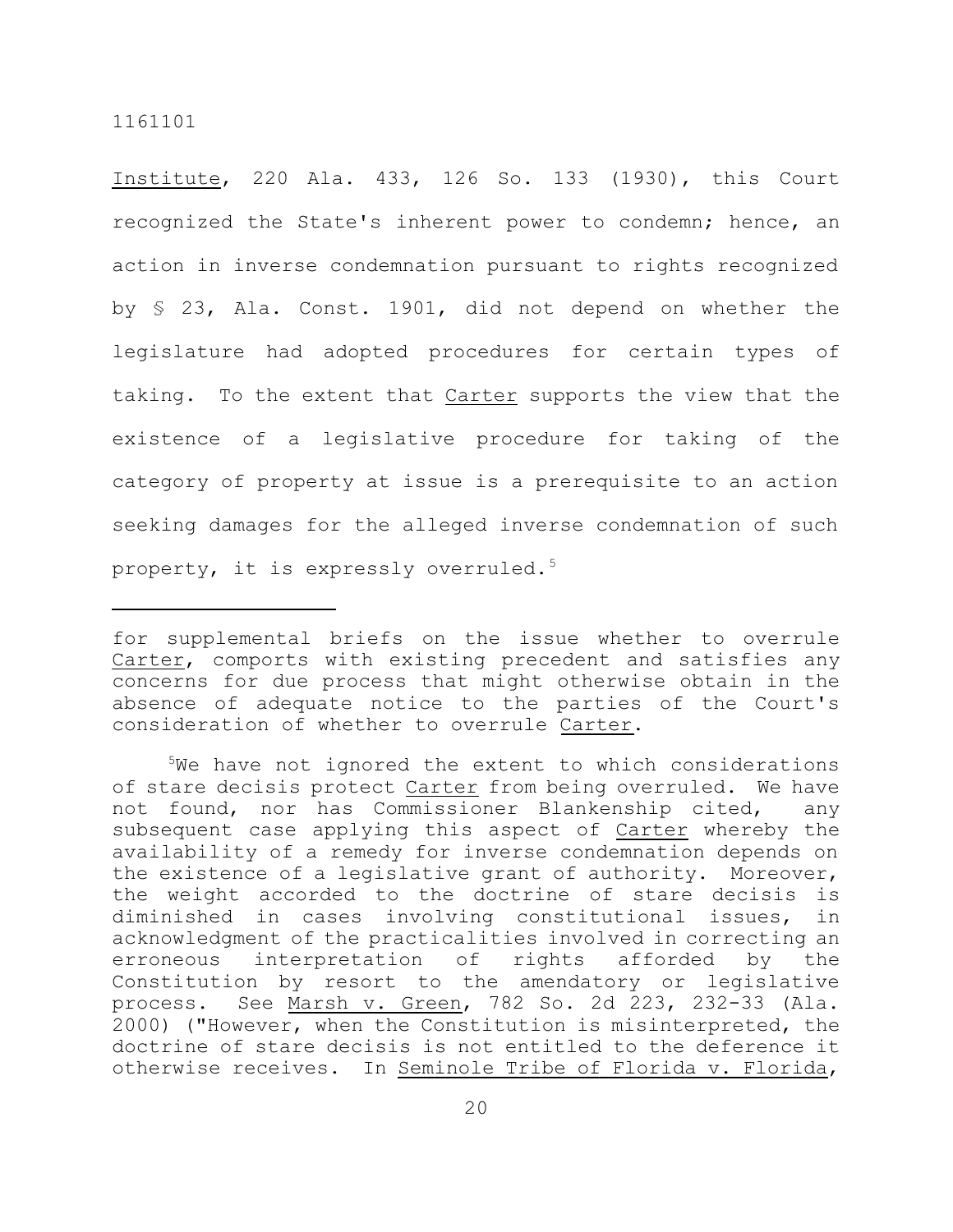Both parties rely on Ex parte Alabama Department of Transportation, 143 So. 3d 730 (Ala. 2013) ("ALDOT"), in which this Court recognized an inverse-condemnation claim where the Department of Transportation had flooded private property with contaminated water. The oyster farmers contend that the disbursement of contaminated water onto the property in ALDOT is the equivalent of the deposit of sediment and silt in this proceeding. Commissioner Blankenship contends that ALDOT stands for the necessity of direct involvement by the State because the flooding in ALDOT was not the result of activities by a contractor. We note that ALDOT is a plurality opinion in which only three Justices concurred; it is therefore not dispositive of the issues here presented.

<sup>517</sup> U.S. 44, 116 S. Ct. 1114, 134 L. Ed. 2d 252 (1996), the United States Supreme Court stated that, while the doctrine of stare decisis counsels against a reconsideration of precedent, the Court has been particularly willing to reconsider constitutional cases because, in such cases, '"'correction through legislative action is practically impossible.'"' Id. at 63, 116 S. Ct. 1114 (quoting Payne v. Tennessee, 501 U.S. 808, 828, 111 S. Ct. 2597, 115 L. Ed. 2d 720 (1991), in turn quoting Burnet v. Coronado Oil & Gas Co., 285 U.S. 393, 407, 52 S. Ct. 443, 76 L. Ed. 815 (1932) (Brandeis, J., dissenting)). See, also, Ex parte Dan Tucker Auto Sales, Inc., 718 So. 2d 33, 42-43 n. 10 (Ala. 1998) (Lyons, J., concurring specially).").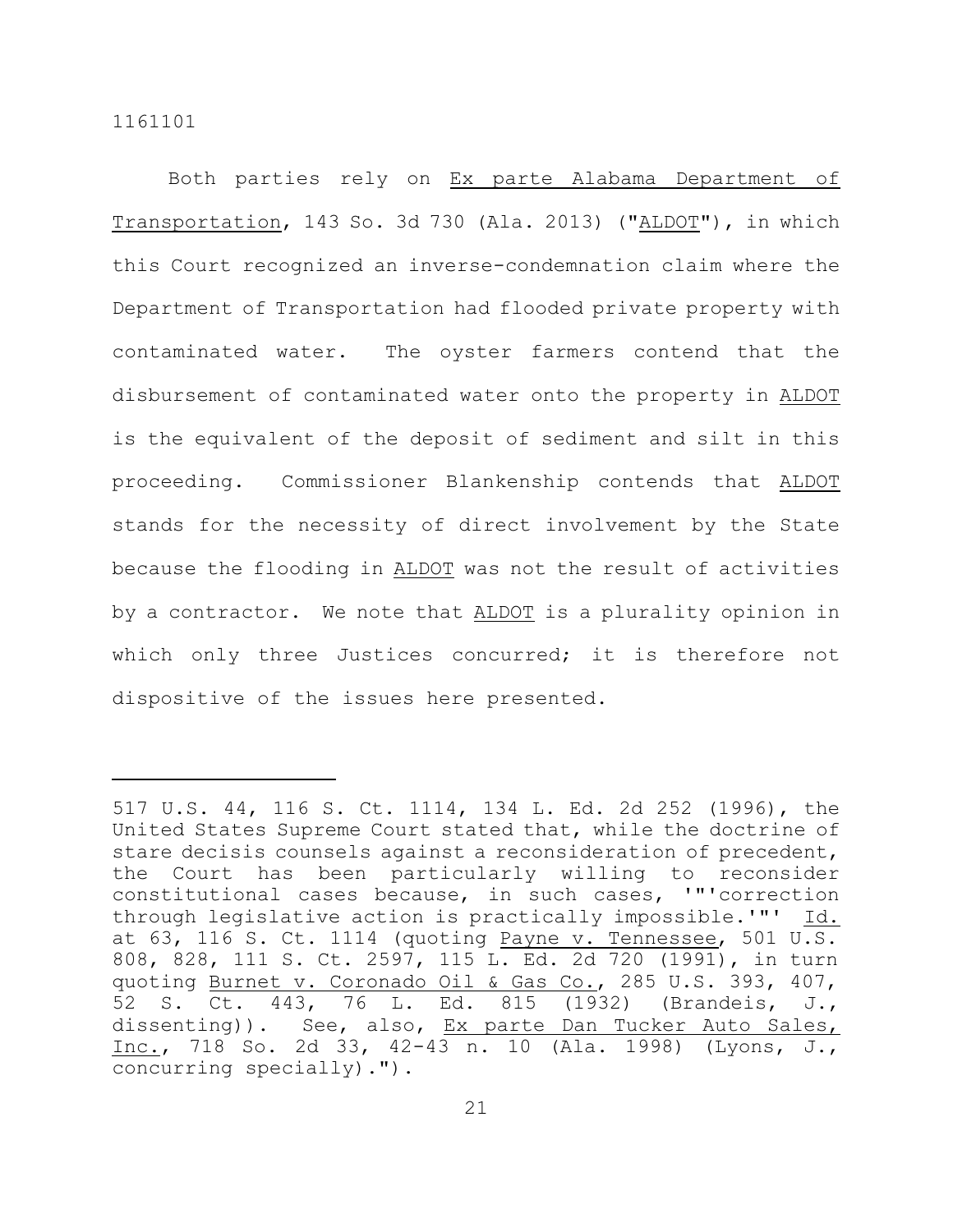We need not reach the question whether activities of a contractor insulate the State from an inverse-condemnation claim because the complaint alleges that the Department knew that the Marsh Island project would or could carry the excess sediment and silt onto the areas embraced by the leases and the shellfish aquaculture easement when it entered into the contract for the Marsh Island project. We see no material difference between this fact pattern and the affirmative act of pumping the contaminated water present in ALDOT.

Construing the allegations of the complaint in favor of the oyster farmers, as we must (see Hexcel Decatur, Inc. v. Vickers, 908 So. 2d 237 (Ala. 2005); and Nance v. Matthews, 622 So. 2d 297, 299 (Ala. 1993)), we conclude that the activities of the State contractors foreseeably resulted in interference with the private-property rights acquired by the oyster farmers from the riparian landowner--Tensaw. Moreover, the shellfish aquaculture easement acquired from the State created private-property rights that were disrupted by the sediment and silt and for which a right to damages for a taking is recognized in § 23, Ala. Const. 1901. That the rights interfered with were asserted by a person who does not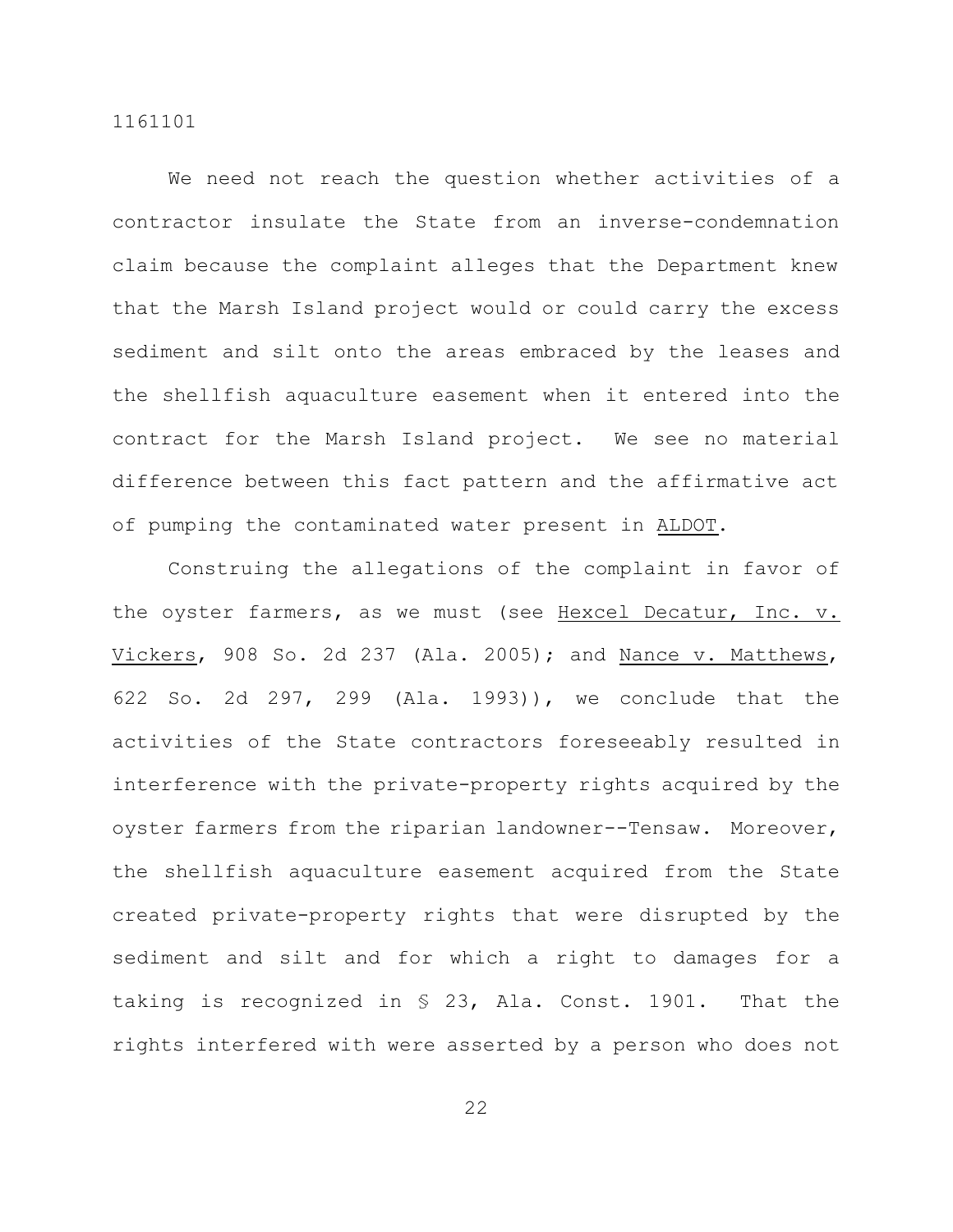hold fee simple title is immaterial. See Drummond Coal Co. v. State, 548 So. 2d 430, 432 (Ala. 1989); Narco Drug, Inc. v. Notsla, Inc., 382 So. 2d 1, 3 (Ala. 1980) (recognizing that leasehold interests are subject to taking by eminent domain and that the taking is compensable). Because leasehold interests can be taken by eminent domain, and therefore by inverse condemnation, it correspondingly follows that easements, another real-property interest allowing the use of a property right held by the owner of the land, can be taken by eminent domain and therefore by inverse condemnation.<sup>6</sup> Accordingly, we hold that the oyster farmers properly stated claims of inverse condemnation upon which relief can be granted. We further hold that because the exception from State immunity based on the taking of property for public use applies here, the defense of State immunity is not available to Commissioner Blankenship as to the oyster farmers' inversecondemnation claims.

# IV. Conclusion

 $6W$ e do not deal in this case with a taking of the oysters. The absence of a claim for the taking of the oysters does not pretermit the oyster farmers' claims for interference with property rights here presented for the reasons heretofore discussed.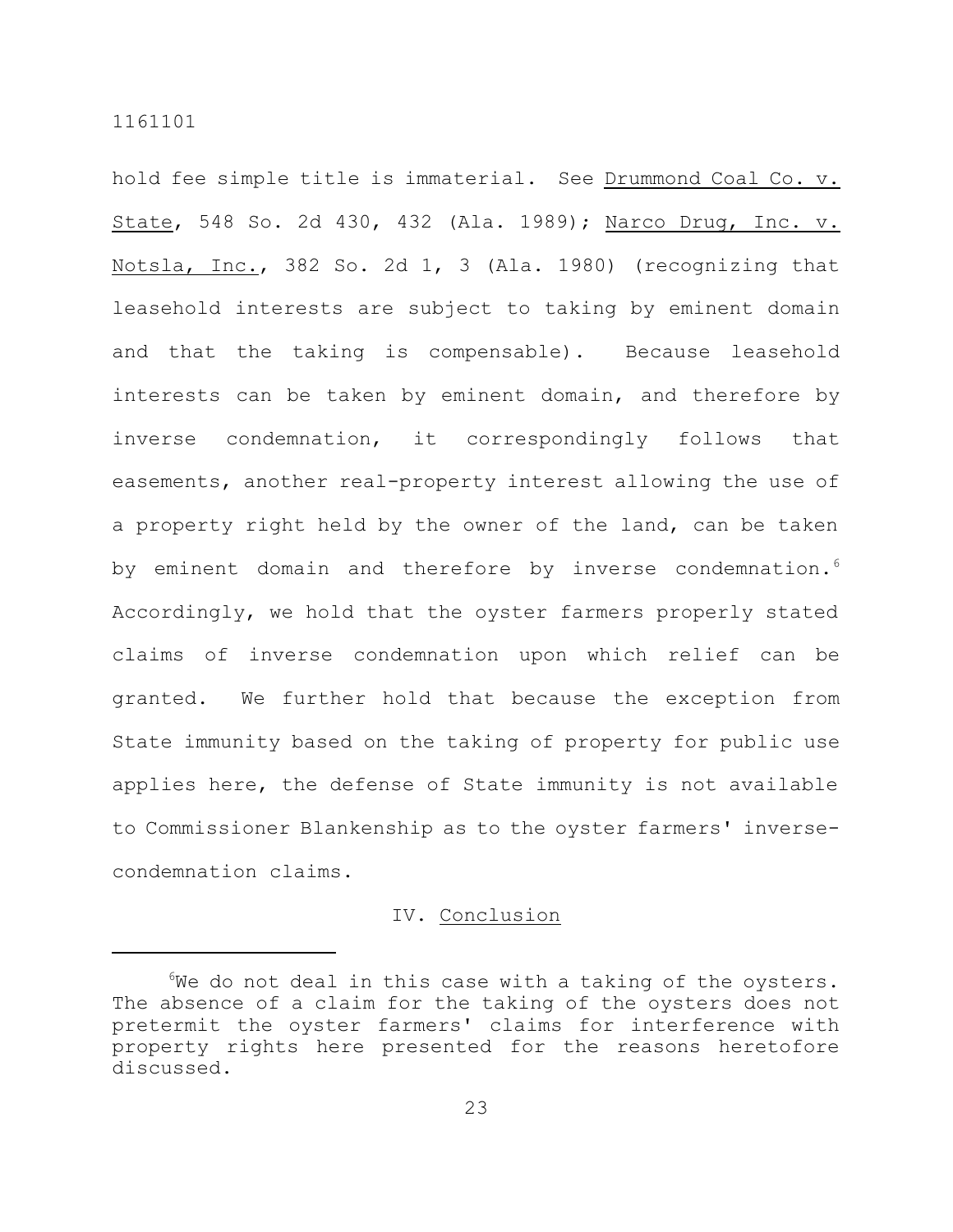The trial court erred when it dismissed Commissioner Blankenship as a defendant based upon his argument that the oyster farmers failed to state a claim upon which relief could be granted. The order of the trial court doing so is hereby reversed, and the case is remanded for further proceedings consistent with this opinion.

REVERSED AND REMANDED.

Pamela Willis Baschab, Terry L. Butts, Gorman Houston, Thomas A. Woodall, and Sharon G. Yates, Special Justices, concur.

Jean Williams Brown, Special Justice, dissents.